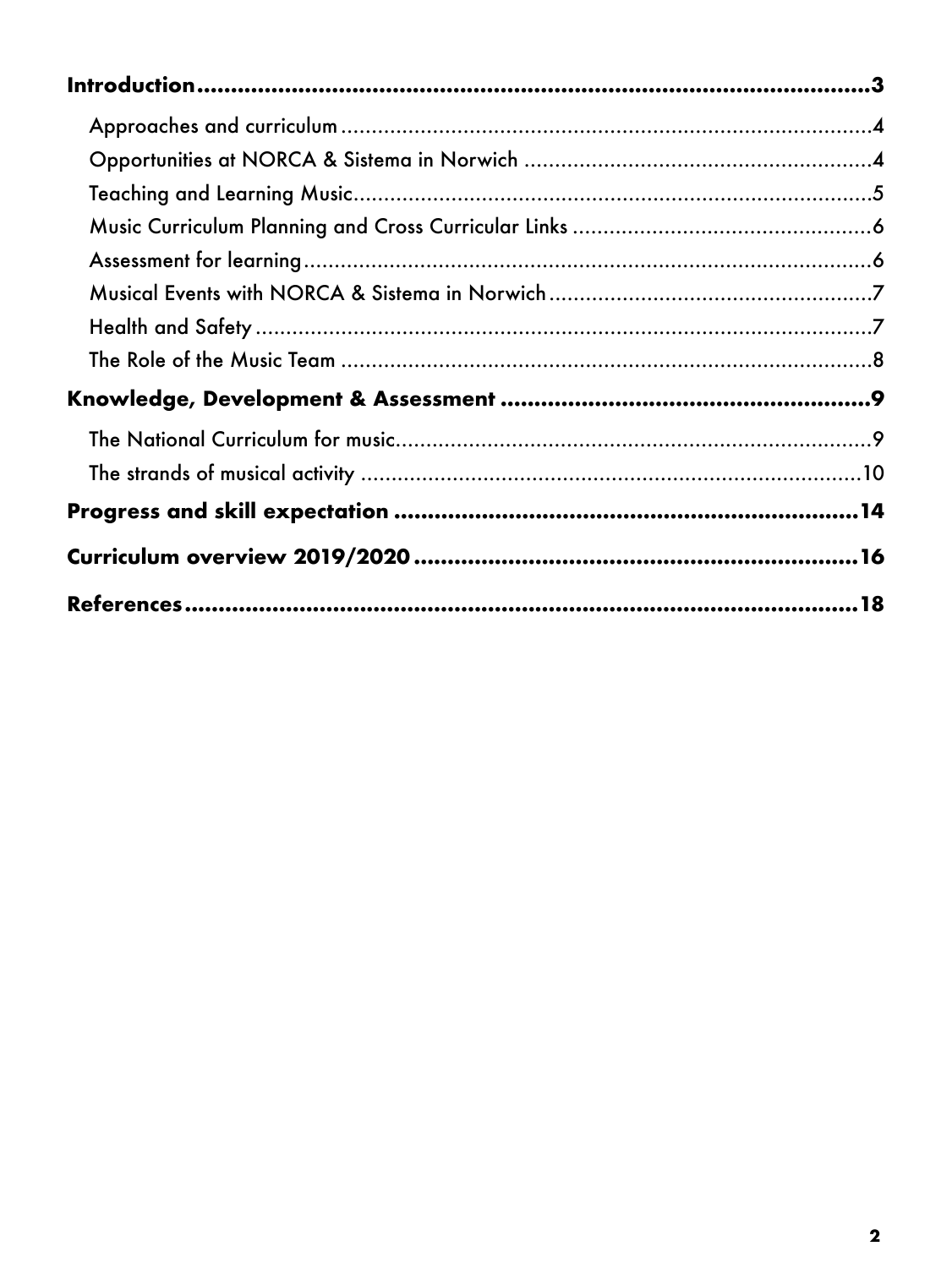<span id="page-2-0"></span>

NORCA & Sistema in Norwich provides opportunities for all children to create, play, perform and enjoy music, to develop skills and appreciate a wide variety of musical forms. We embrace the National Curriculum (Ofsted, 2014) purpose of study which states:

"Music is a universal language that embodies one of the highest forms of creativity. A high quality music education should engage and inspire pupils to develop a love of music and their talent as musicians, and so increase their self-confidence, creativity and sense of achievement. As pupil's progress, they should develop a critical engagement with music, allowing them to compose, improvise and to listen with discrimination to the best in the musical canon."

National Curriculum 2014.

The objectives of teaching music at NORCA & Sistema in Norwich are to:

- •Encourage our children's understanding and enjoyment of music through an active involvement in listening, composing, improvising and performing;
- •Provide the opportunity for children to develop their individual skills, sharing experience and cooperating with others;
- •Help children to develop an awareness of musical traditions from a variety of cultures.

At NORCA & Sistema in Norwich we address the curriculum through a rich and progressive spiral of musical activity (ISM, Daubney, Fautney, 2019) that teaches musical skill, whilst developing other transferable skills recognised to benefit from musical engagement (S. Hallam 2015). Further, NORCA & Sistema in Norwich keeps the social, moral, spiritual and cultural development that is intrinsically involved in the musical process, at the core of our teaching (ISM, Daubney, Fautney, 2019).

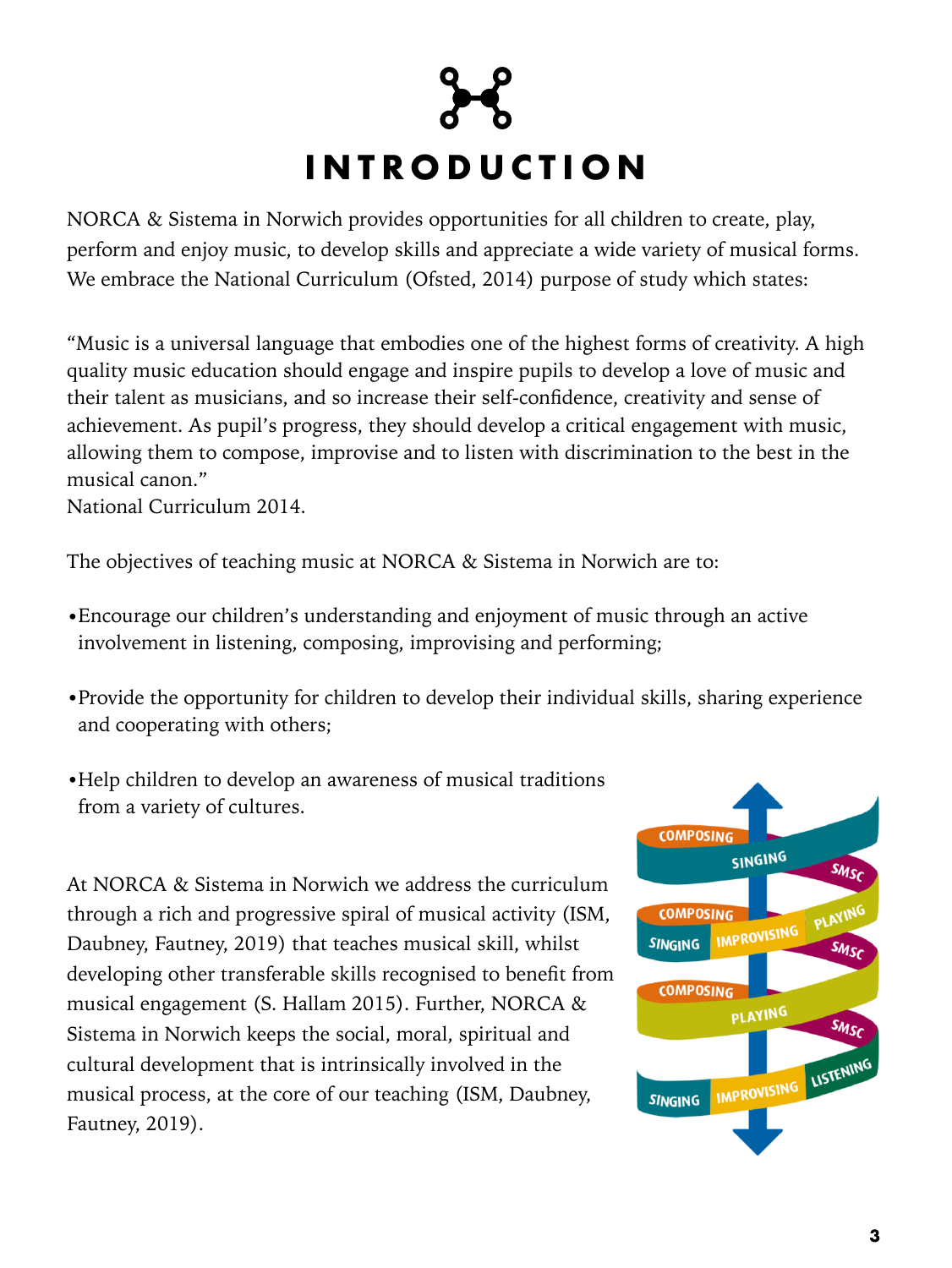### <span id="page-3-0"></span>**APPROACHES AND CURRICULUM**

#### The spiral progression of musical ability

Although it is important to recognise the strands of musical learning that can be developed in young students it is equally important to understand the holistic nature of musical learning (ISM, Daubney, Fautney, 2019). When children learn to play a musical instrument they inevitably develop improved listening skills; when they begin to improvise with an instrument they will begin to learn how to compose. The strands of musical ability are intertwined, and by experiencing rich and varied musical activities, the strands progress together, and can be assessed together.

 NORCA & Sistema in Norwich students develop musical skill through the use of the Kodaly method (Beng Huat See, Lindsay Ibbotson, 2018), which is evidenced to positively affect attainment, language and mathematics by developing links between aural, visual and vocal stimuli, while being an internationally recognised musical pedagogy applied to education in both whole class ensemble teaching (WCET) and instrumental learning. Singing is part of every day life and promotes, but is not limited to, social, moral, spiritual and cultural development. Singing is progressive and is respected as the high order musical skill it is, while also being a proven technique for developing language, supporting language for students with English as an additional language (EAL), and improving concentration skills (Idrees, 2019). In addition, music provides the perfect opportunity to discuss historical and cultural subjects while allowing students to express opinion and appreciate the opinions of others (S Hallam, 2015). Classroom music lessons also employ a digital approach to learning that embraces modern technologies which are current and relevant to young musicians while providing the opportunity to develop transferrable computing and programming skills (Henley, 2011).

### <span id="page-3-1"></span>**OPPORTUNITIES AT NORCA & SISTEMA IN NORWICH**

- National Curriculum music lessons
- Playing in an Orchestra, WCET
- Small group and individual lessons
- Learning through technology, production & recording skills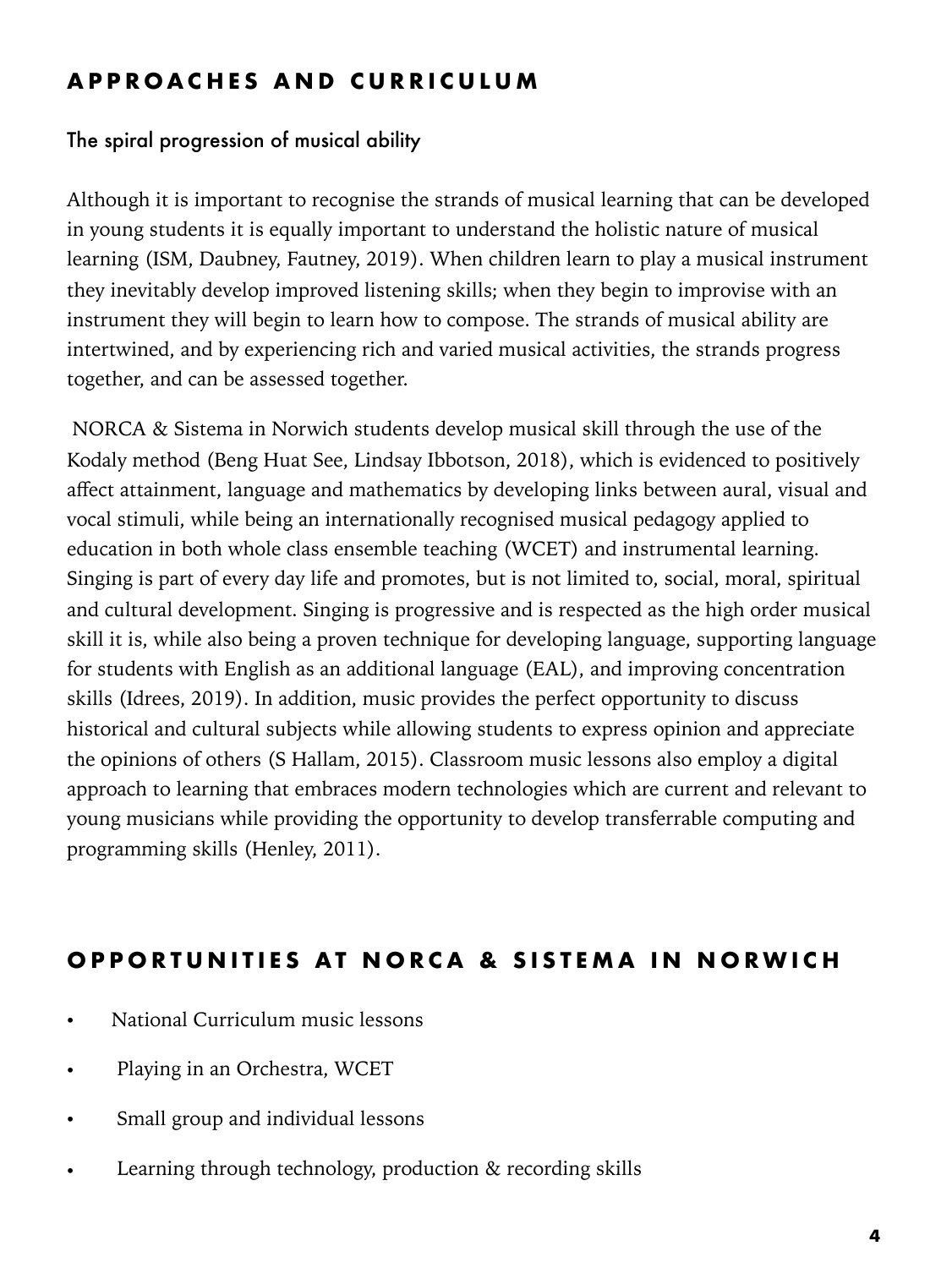- Enrichment experiences, performance opportunities
- Wider engagement through non-orchestral instruments (guitar, ukelele, choir)
- In School and after school sessions
- Early years development

### <span id="page-4-0"></span>**TEACHING AND LEARNING MUSIC**

Learning to play music with NORCA & Sistema in Norwich is centred around the orchestra. Children play music together in groups promoting peer learning and student-led learning, which in turn leads to improved social skills through the natural community of the orchestra. We encourage children to participate in a variety of musical experiences through which we endeavour to build the confidence of all children. Children are given the opportunity to discover, explore and develop technical skills through practical lessons, while having the opportunity to discuss and express musical and cultural opinion.

A students understanding of music is developed through activities which bring together the National Curriculum requirements of performing, improvising, composing, listening and appraising. Children are taught to make music together, to read musical notation, whilst developing composition and improvisation skills. They are taught to sing and play progressively, increasing the control of voice and instrument over time. They are taught different ways to read and represent sounds graphically and symbolically.

One of the primary methods employed to help children to access and engage with music at Sistema, is singing. Our teaching focuses on developing the students ability to sing expressively, in tune and with other people. This is achieved through weekly singing activities and choirs for children of all ages. Singing is progressive and therefore, at Sistema, we select singing repertoire carefully, to match the appropriate level of student age, while arranging music with parts accessible for students of all ability.

Through singing songs, children learn about the structure and organisation of music while learning to listen to and appreciate different forms of music from various backgrounds and cultures. Children learn to sing (and sign) with Sol-fa, a system of developing musical understanding by matching the musical notes we sing, with a hand sign. Singing performances with Sistema are often linked to school celebrations and calendar events such as Harvest, Christmas, Spring, Valentine and Easter, as well as a schools ethos and values.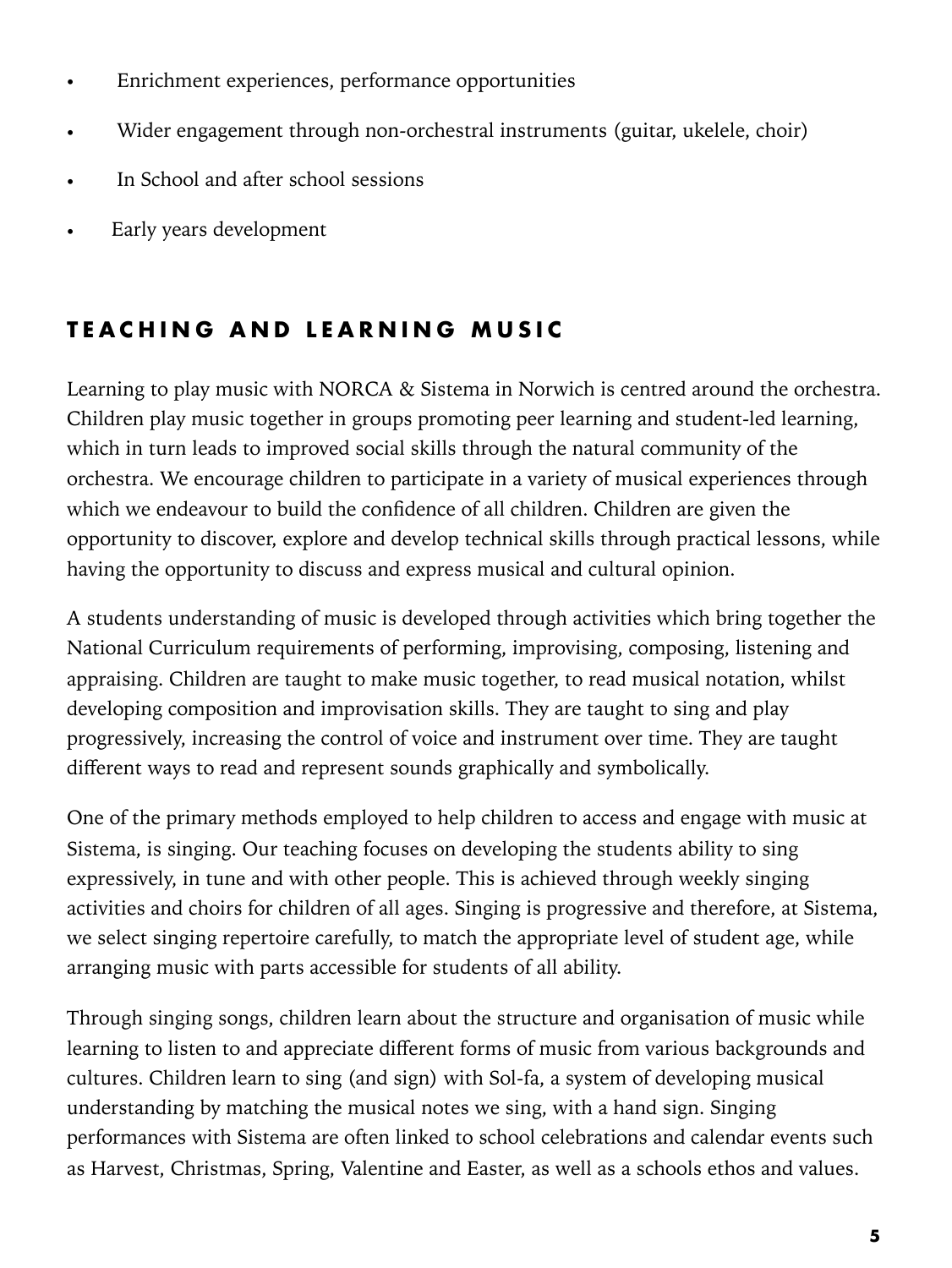As children get older, they are expected to maintain their concentration for longer, and to listen to more extended pieces of music. Children will be enabled to develop descriptive skills in music lessons when learning about how music can represent feelings and emotions.

### <span id="page-5-0"></span>**MUSIC CURRICULUM PLANNING AND CROSS CURRICULAR LINKS**

The NORCA & Sistema in Norwich curriculum explores music from around the world which encourages discussion about geography, history and culture, as well as providing opportunities for music and mathematics (Viladot et al, 2017), and music for listening and speaking skills (Julian Knight, 2015-17). Students learn to sing in different languages such as Latin and Germanic, as well as learning cultural songs relevant to students with English as an additional language (EAL) within a school.

NORCA & Sistema in Norwich uses digital technology to promote learning in the classroom. The technology allows for computing skills to be developed by programming music, editing, and using transferable skills such as saving, storing and restoring in the Icloud, presentation and cross platform software use. The approach develops computing skills as well as transferable skills for every day use such as copy, paste and edit, common practice for most word and number processing documents.

### <span id="page-5-1"></span>**ASSESSMENT FOR LEARNING**

Children demonstrate their musical ability through a variety of activities linked to the strands, and therefore, assessment is a continuous process. Tutors assess children's work in music by making informal judgements as they observe during lessons. Video recordings are made of live musical performances to be used for evaluation and as a self-assessment tool. Other sound based methods are also employed to capture children's performances.

Students are also encouraged to compose, improvise and perform music. On completion of a piece of work, a tutor will assess and keep a record for end of term progress reports, as well as end of year assessment. Because the ability to self-assess progress is a key skill for learning, older and more able pupils are encouraged to make judgements about how they can improve their own work (Hattie, 2012). The assessment process is used as a tool for helping children to make future progress.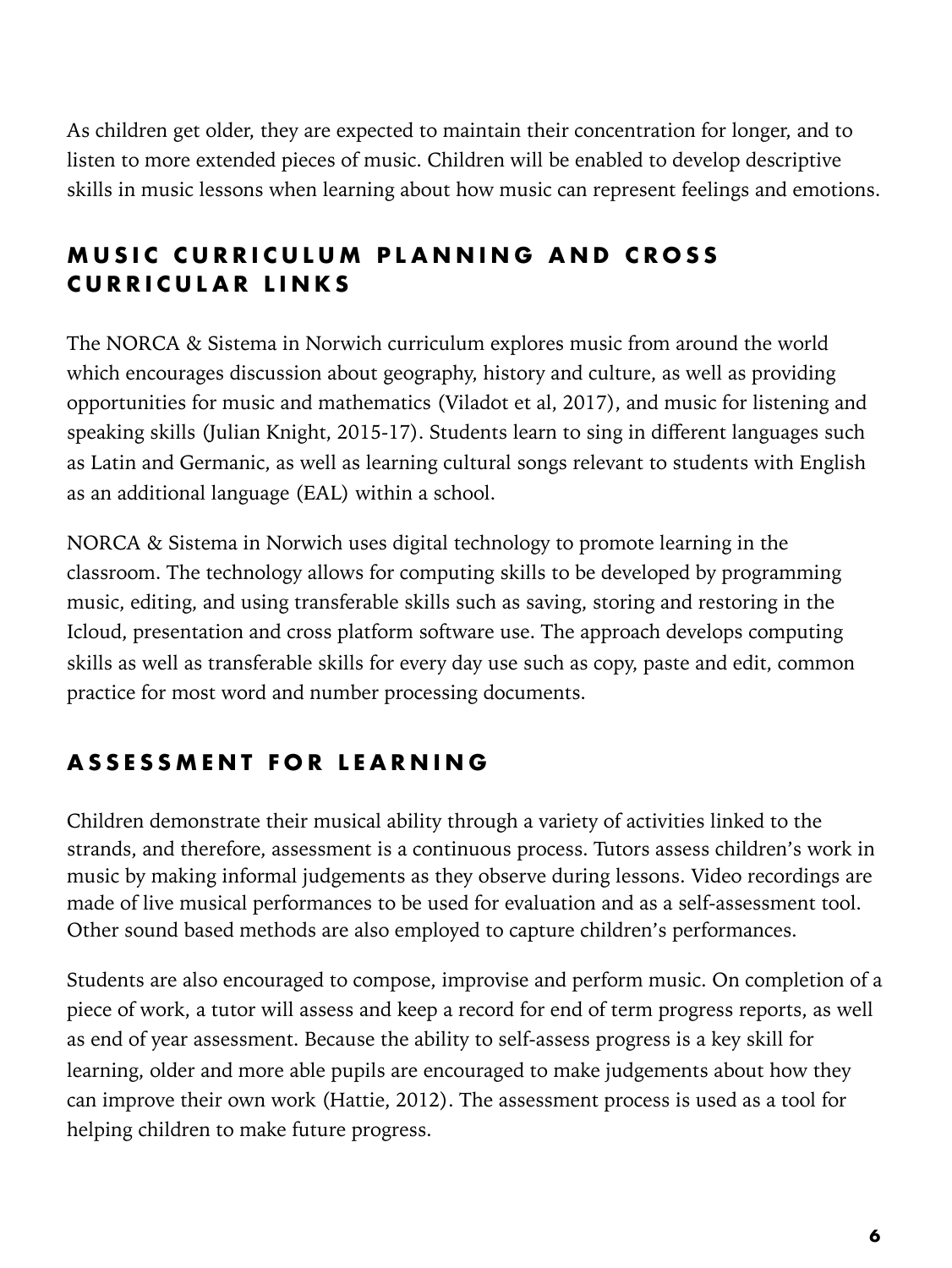NORCA & Sistema in Norwich aims to engage all children, whatever their ability and individual needs. We strive hard to meet the needs of those pupils with special educational needs (TDA, 2009), those with disabilities, those with special gifts and talents, and those learning English as an additional language (Idrees, 2019), and we take all reasonable steps to achieve this. In catering for our gifted and talented pupils we provide them with the challenge and support they need to maximise their potential through teaching and learning activities that specifically cater for their above average musical needs. In this way we offer opportunities for enrichment and extension activities in existing music lessons, as well as providing lunch and after school club sessions for students with a specific musical interest. All musical activity is seen as an opportunity for monitoring progress.

### <span id="page-6-0"></span>**MUSICAL EVENTS WITH NORCA & SISTEMA IN NORWICH**

We believe that music enriches the lives of people, and so we endeavour to involve as many children as possible in musical activities. Every year, all children are involved in a Winter, Summer and end of year production which allows them to showcase their abilities and broaden their horizons through enrichment opportunities outside of school.

Sistema events include whole school singing performances from the choir, orchestral and band performances, as well as musical theatre, carnival and operatic performance. Parents of performing children are invited to attend, and opportunities for families to get involved and volunteer are also encouraged. We are very proud to be an organisation that embraces high quality performance - in 2019, Sistema students performed alongside nationally recognised artists, played at a number of prestigious venues, and took part in several regional festivals and carnivals.

### <span id="page-6-1"></span>**HEALTH AND SAFETY**

The health and safety of students with Sistema is of the greatest importance. Therefore, the following guidelines are followed in order to ensure our children's safety:

• Instruments are checked regularly to ensure that they are in good repair and of good quality. Any damaged instruments are removed, repaired and replaced

• Wind and brass instruments are cleaned before sessions

• Heavy instruments are managed by staff, and students are monitored when using the equipment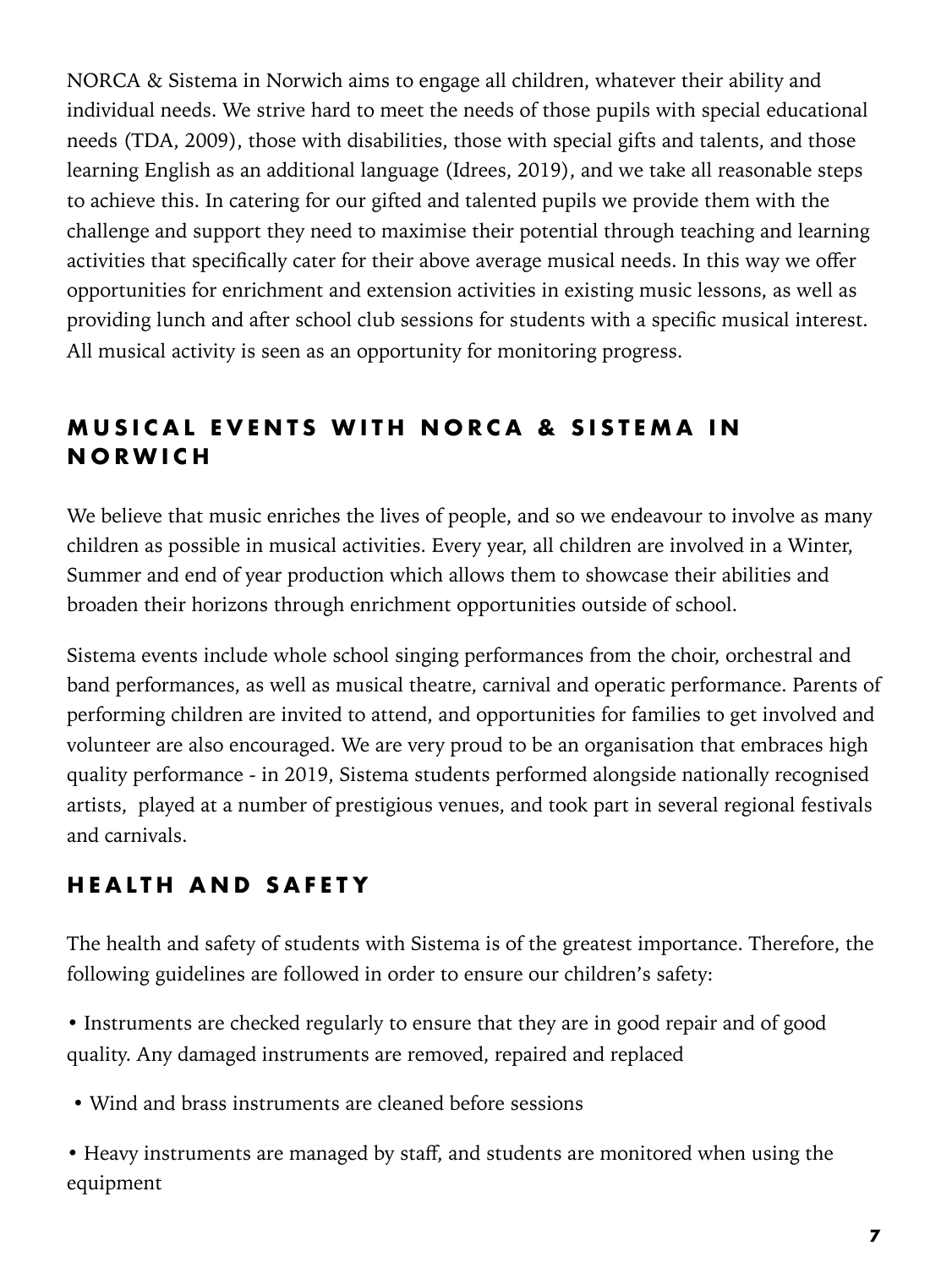• All NORCA & Sistema in Norwich staff attend first aid, child protection and other training deemed relevant to the environment they are in

• When children participate in activities outside a school, for example external performances and attending musical events, a risk assessment is carried out prior to the activity to ensure the safety of all pupils.

### <span id="page-7-0"></span>**THE ROLE OF THE MUSIC TEAM**

The Musical Director takes responsibility for monitoring the standards of children's work and the quality of music teaching

- The Musical Director supports tutors in their teaching approach and provides appropriate staff development training where necessary.
- The Music team keep school staff updated with details of musical activities, the curriculum development, and music reports.
- The Music team ensure that the curriculum is in use, and assessed throughout the school

• The Music team keep samples of children's work, which are used to demonstrate the level of achievement in music in school.

• The Music team take the lead in teaching songs in assemblies, provide musical accompaniment for performances, and imbedding quality musical practice throughout a school

• The Music team lead the school choir and organise both internal and external performances for the choir.

- The Music team maintain the music room and instruments
- The Music team organise termly musical assemblies and in school performance
- The Music team ensure that children are exposed to quality musical performance, and take responsibility for organising these events.
- The Music team and Operations Manager carry out necessary risk assessments for music related trips, musical instruments and the allocated music room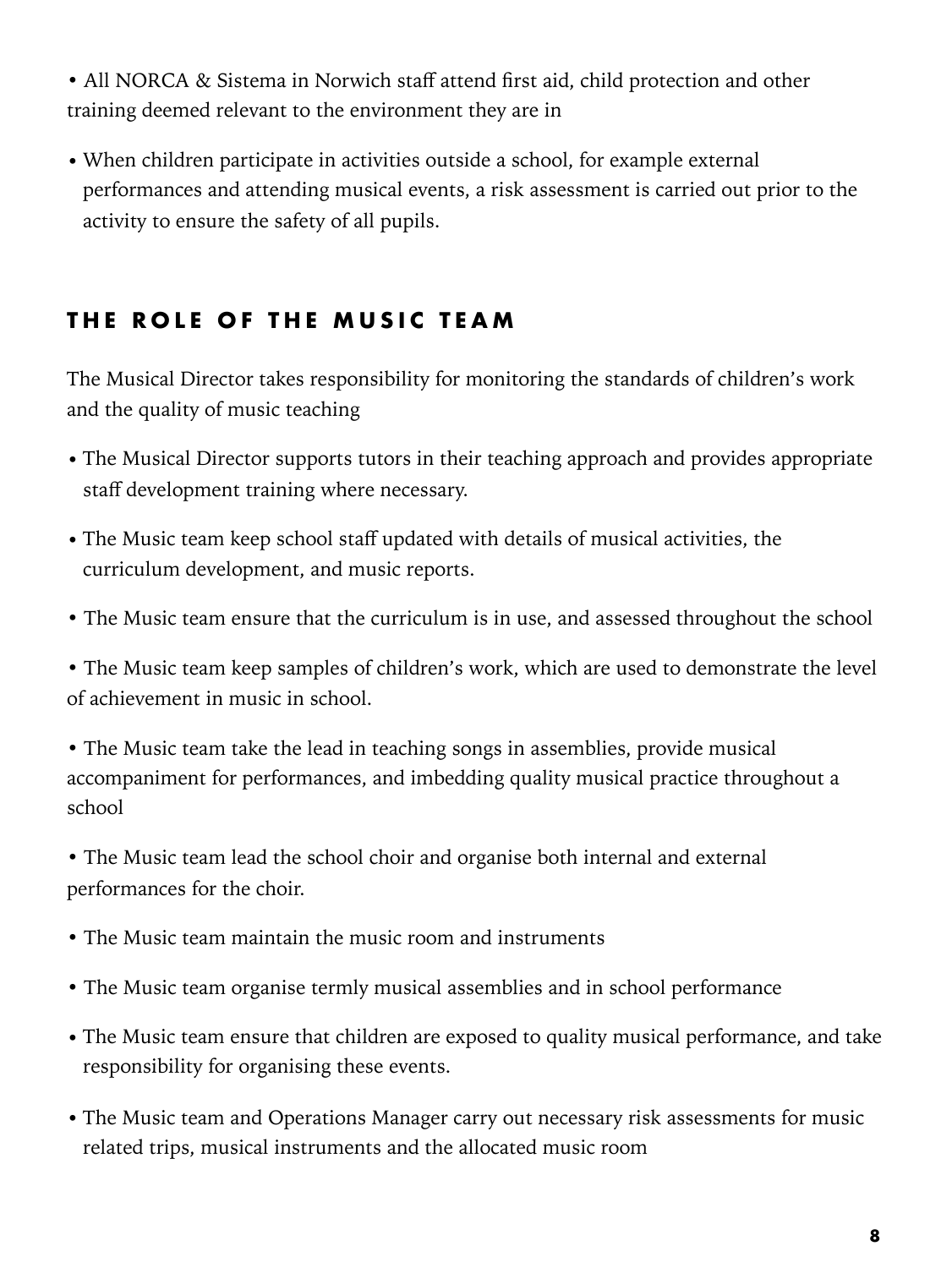## <span id="page-8-0"></span>**KNOWLEDGE, DEVELOPMENT & ASSESSMENT**

### <span id="page-8-1"></span>**THE NATIONAL CURRICULUM FOR MUSIC**

The national curriculum for music aims to ensure that all pupils:

1) perform, listen to, review and evaluate music across a range of historical periods, genres, styles and traditions, including the works of the great composers and musicians 2) learn to sing and to use their voices, to create and compose music on their own and with others, have the opportunity to learn a musical instrument, use technology appropriately and have the opportunity to progress to the next level of musical excellence 3) understand and explore how music is created, produced and communicated, including through the inter-related dimensions: pitch, duration, dynamics, tempo, timbre, texture, structure and appropriate musical notations.

#### **Key stage 1**

Pupils should be taught to:

a) use their voices expressively and creatively by singing songs and speaking chants and rhymes

b) play tuned and untuned instruments musically

c) listen with concentration and understanding to a range of high-quality live and recorded music

d) experiment with, create, select and combine sounds using the inter-related dimensions of music.

**Key stage 2** pupils should be taught to sing and play musically with increasing confidence and control. They should develop an understanding of musical composition, organising and manipulating ideas within musical structures and reproducing sounds from aural memory.

#### Pupils should be taught to:

a) play and perform in solo and ensemble contexts, using their voices and playing musical instruments with increasing accuracy, fluency, control and expression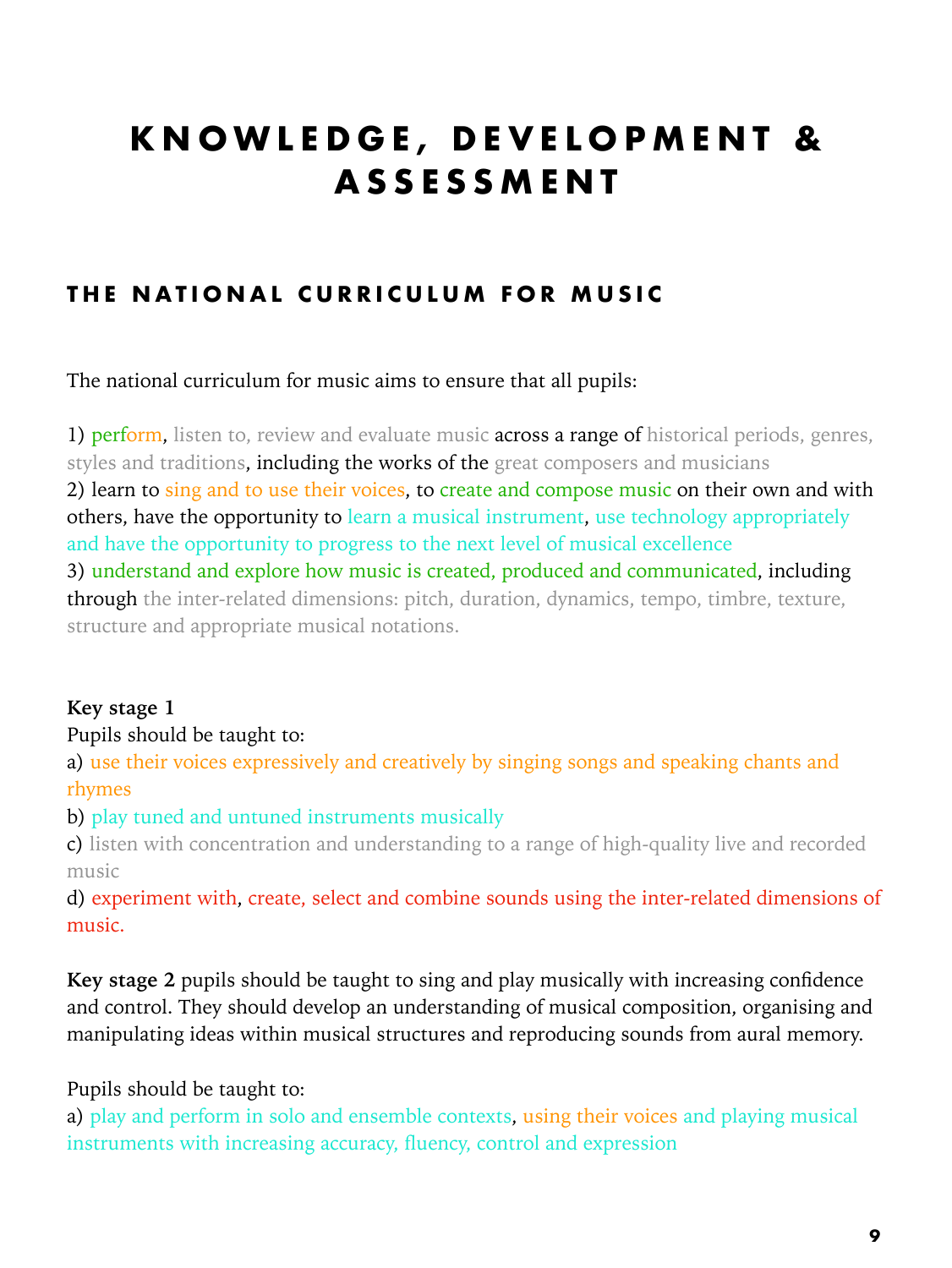b) improvise and compose music for a range of purposes using the inter-related dimensions of music

c) listen with attention to detail and recall sounds with increasing aural memory

d) use and understand staff and other musical notations

e) appreciate and understand a wide range of high-quality live and recorded music drawn from different traditions and from great composers and musicians f) develop an understanding of the history of music.

The aims and attainment targets summarised by the NC for music are addressed below, by seven strands of learning - Singing, Playing, Improvising, Composing, Transcribing, Listening (critical engagement) and SMSC (social, moral, spiritual, cultural). The knowledge, skills, development and assessment of the seven strands of activity are developed with a spiral learning approach to progression. This means that students revisit musical activity intrinsically throughout the school year, i.e. while *composing*, a student will be *describing* and *transcribing* the music. The Musical progress and skill expectation document details the progress a student is expected to make throughout his/her time with Sistema.

### <span id="page-9-0"></span>**THE STRANDS OF MUSICAL ACTIVITY**

The musical strands are developed progressively throughout each academic year, and increase in challenge for each year group. The approaches chosen to teach the strands are specific to the students we serve. We recognise the importance of developing language skills through singing, reading and memory skills through hand signing and solfege, and mathematics through the Kodaly rhythmic approach. Although the strands are clearly defined, assessment and teaching is holistic, and often, strands are combined.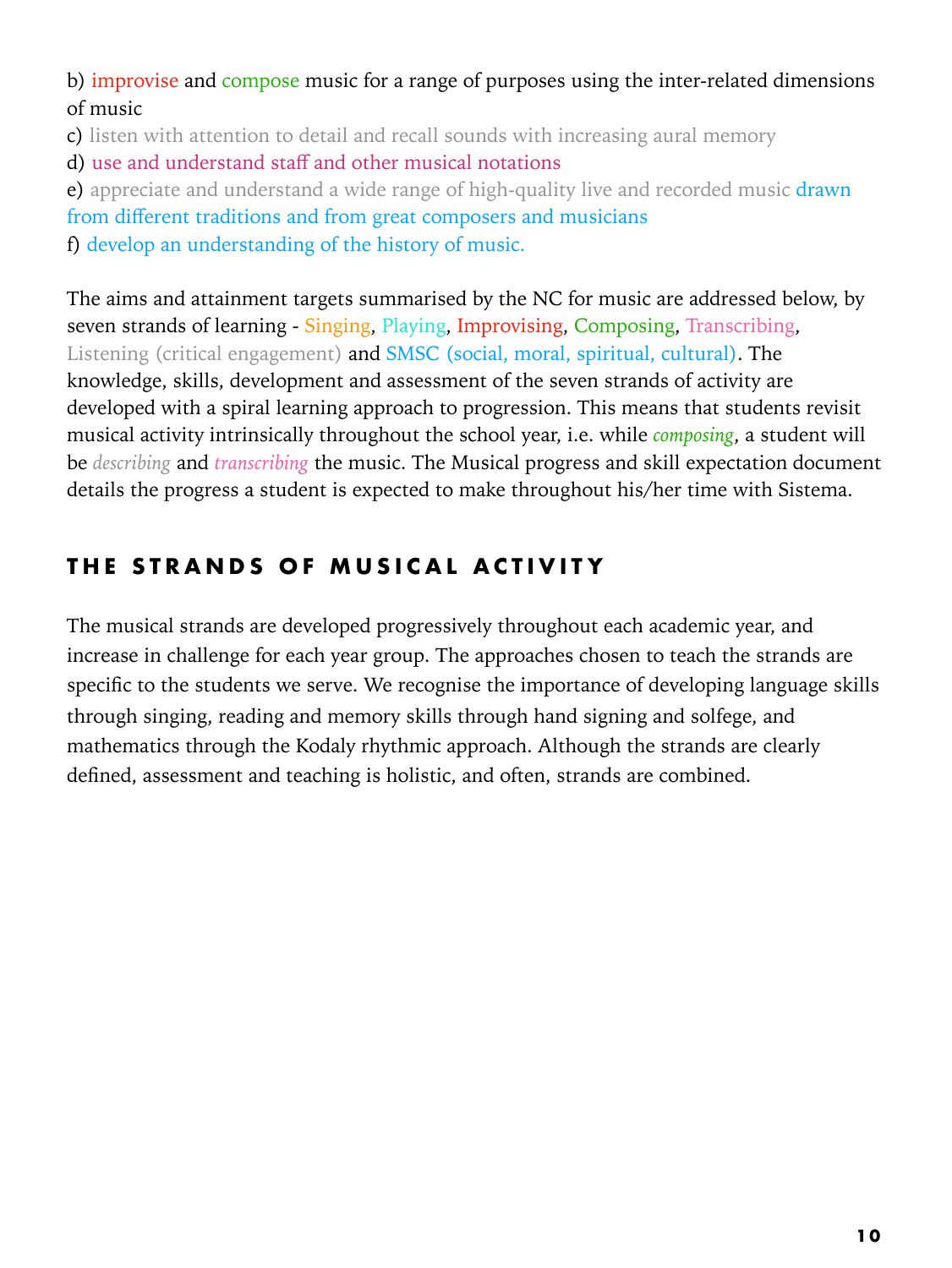| <b>Musical</b><br><b>Activity</b>                                  | <b>Desired Skills</b>                                                                                                                                                                                                                                                                                                                                                                                                                                   | <b>Approaches to</b><br>developing<br><b>skills</b>                                                                                                                                                                                                                                                                                                      | <b>Desired</b><br>knowledge and<br>understanding                                                                                                                                                                                                                                                                                                                                                                                              | <b>Approaches to</b><br>developing<br>knowledge and<br>understanding                                                                                                                                                                                                                                                                       | <b>Curricula</b><br>materials                                                                                                                                                                                                             | <b>Assessment</b><br>criteria                                                                                                                                                                                                                                                                            | <b>Assessed</b><br>through                                                                                                  |
|--------------------------------------------------------------------|---------------------------------------------------------------------------------------------------------------------------------------------------------------------------------------------------------------------------------------------------------------------------------------------------------------------------------------------------------------------------------------------------------------------------------------------------------|----------------------------------------------------------------------------------------------------------------------------------------------------------------------------------------------------------------------------------------------------------------------------------------------------------------------------------------------------------|-----------------------------------------------------------------------------------------------------------------------------------------------------------------------------------------------------------------------------------------------------------------------------------------------------------------------------------------------------------------------------------------------------------------------------------------------|--------------------------------------------------------------------------------------------------------------------------------------------------------------------------------------------------------------------------------------------------------------------------------------------------------------------------------------------|-------------------------------------------------------------------------------------------------------------------------------------------------------------------------------------------------------------------------------------------|----------------------------------------------------------------------------------------------------------------------------------------------------------------------------------------------------------------------------------------------------------------------------------------------------------|-----------------------------------------------------------------------------------------------------------------------------|
| <b>Singing</b><br>(1)                                              | Singing in tune<br>with an<br>appropriate<br>pitch range,<br>control of<br>dynamic<br>changes,<br>expression and<br>awareness of<br>harmony<br>(relevant to year<br>group<br>objectives). Sing<br>within an<br>appropriate<br>vocal range with<br>clear diction,<br>mostly accurate<br>tuning, control<br>of breathing and<br>appropriate<br>tone.                                                                                                      | All student learn<br>to sing with<br>Solfege, hand<br>singing and<br>choir rehearsals.<br>Weekly singing<br>rehearsals and<br>assemblies for<br>all students.<br>Reading and<br>singing from<br>musical charts<br>in the<br>classroom.                                                                                                                   | An awareness<br>and control of<br>the inter related<br>dimensions and<br>the confidence<br>to apply these<br>musical skills.<br>Knowledge of<br>historical pieces<br>of music and<br>the use of<br>language in<br>song. Ability to<br>read Solfege,<br>and express<br>vocally, and<br>transfer the<br>knowledge to<br>instruments.                                                                                                            | Discussing<br>historical<br>harmonic,<br>structural and<br>melodic theory,<br>and the impact<br>on musical<br>genre. Applying<br>modal changes<br>of a major<br>solfege scale to<br>music.<br>Practising<br>responding to<br>musical notation<br>with voice.<br>Opportunities to<br>demonstrate in<br>a solo and<br>ensemble<br>context.   | Singing and<br>choir songs<br>). BBC ten<br>pieces<br>repertoire 2019.<br>Winter/<br>Christmas<br>songs for<br>concerts.                                                                                                                  | -Ability to sing<br>in an ensemble<br>and/or solo<br>context.<br>-Ability to<br>represent<br>musical notation<br>with voice.<br>-Ability to<br>recreate both<br>melody and<br>harmony parts.<br>-Achieve vocal<br>range<br>appropriate for<br>age group.                                                 | Responding,<br>Talking,<br>Notating,<br>reading,<br>recording,<br>performing.                                               |
| <b>Playing</b><br>$\left( 2\right)$                                | To perform as<br>part of an<br>ensemble and<br>solo. Maintain<br>an independent<br>part in a group<br>when playing<br>(e.g. rhythm,<br>ostinato, drone).<br>Demonstrate<br>musical quality<br>- e.g. clear<br>starts, ends of<br>pieces /<br>phrases,<br>technical<br>accuracy.<br>Demonstrate<br>increasing<br>confidence,<br>expression, skill<br>and level of<br>musicality<br>through taking<br>different roles in<br>performance<br>and rehearsal. | Classroom<br>ensemble<br>sessions using a<br>variety of<br>instruments<br>(percussion,<br>ukulele, digital<br>instruments).<br>Playing from<br>memory and<br>musical<br>notation.<br>~Developing<br>pieces of music<br>by progressive<br>difficulty<br>including further<br>use of<br>expression,<br>dynamic<br>changes and<br>structural<br>complexity. | An<br>understanding<br>of the roles of<br>instruments and<br>musical texture.<br>An imbedded<br>ability of pulse,<br>duration and<br>rhythm and the<br>mathematical<br>understanding<br>needed to play<br>independently<br>to a count. An<br>understanding<br>of pitch and the<br>relationship with<br>scales and key.<br>Knowledge of<br>standard<br>musical<br>symbols and<br>notation (repeat,<br>Piano/Forte,<br>staccato/legato<br>etc). | Playing as an<br>ensemble and<br>discussing<br>dynamic change<br>and the musical<br>notation that<br>represents<br>changes.<br>Counting bars<br>and phrases<br>and studying<br>popular<br>structures in<br>western music.<br>Exploring<br>differences in<br>musical cultures<br>and how they<br>are written,<br>expressed and<br>produced. | <b>BBC</b> ten pieces<br>repertoire,<br>performing on<br>instruments<br>songs from the<br>season.                                                                                                                                         | -Ability to play a<br>part in an<br>ensemble and<br>keep a rhythm<br>part accurately<br>to a pulse.<br>-Ability to play a<br>solo part and<br>play the part as<br>a lead<br>instrument to an<br>accompanying<br>ensemble.<br>- Ability to<br>express musical<br>notation with a<br>chosen<br>instrument. | Performance<br>and<br>performance<br>elements<br>criteria,<br>Notating,<br>responding,<br>talking,<br>recording,<br>making. |
| <b>Composing,</b><br>arranging,<br>producing.<br>$\left( 3\right)$ | Composing<br>music and song<br>with structure,<br>rhythm, texture<br>and harmony in<br>Major and Minor<br>keys.<br>Composing for<br>media and<br>theatre using<br>mood and<br>ambient music.                                                                                                                                                                                                                                                            | Explore<br>composing<br>styles and<br>scales that<br>match mood<br>while comparing<br>rhythmic<br>composition<br>from different<br>cultures. Use<br>variety of<br>timbre/<br>instruments to<br>express mood.<br>Study then<br>replicate song<br>structure for<br>songwriting.                                                                            | Understand<br>major/minor and<br>modal uses and<br>variants for<br>songwriting and<br>composition. An<br>understanding<br>of harmony and<br>the application<br>in composition.<br>Understand<br>media and<br>theatre sound<br>and how to<br>apply to visuals.<br>Understand<br>cultural uses of<br>composition.                                                                                                                               | Use instruments<br>and technology<br>to create<br>harmony/<br>melody for<br>leitmotif/media/<br>theatre and<br>perform the<br>results. Write<br>and record<br>songs With<br>sections then<br>peer assess, the<br>texture and<br>structural<br>influences.                                                                                  | John Williams<br>film music for<br>media. Jack<br>Foley and the<br>methodology of.<br>Opera<br>composition<br>and musical<br>theatre<br>performances.<br>Composing in<br>major/minor,<br>Mahler,<br>Beethoven,<br>Beatles, Beach<br>Boys. | -Can compose<br>2 part harmony.<br>-Can create<br>music for media<br>using<br>appropriate<br>mood with<br>explanation<br>why.<br>-Can compose<br>lyrics musically<br>to<br>accompaniment                                                                                                                 | Creating and<br>making,<br>Explaining<br>decisions in<br>discussion,<br>presenting final<br>compositions.                   |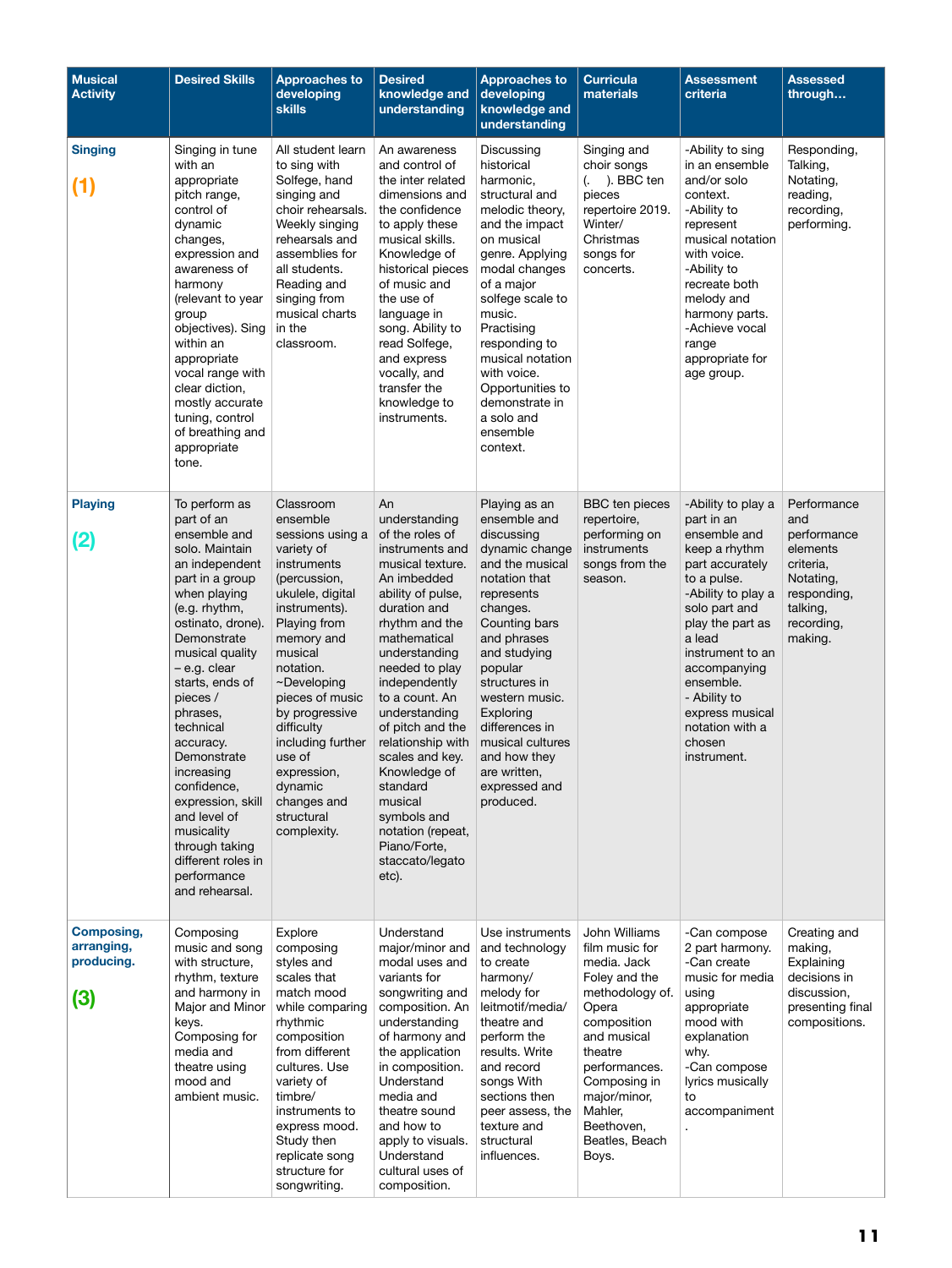| <b>Musical</b><br><b>Activity</b>       | <b>Desired Skills</b>                                                                                                                                                                                                                                                                                                                                    | <b>Approaches to</b><br>developing<br><b>skills</b>                                                                                                                                                                                                                                                                                                                                     | <b>Desired</b><br>knowledge and<br>understanding                                                                                                                                                                                                                                                                                                                   | <b>Approaches to</b><br>developing<br>knowledge and<br>understanding                                                                                                                                                                                                                                                                                                           | <b>Curricula</b><br>materials                                                                                                                                                                                                                                                                             | <b>Assessment</b><br>criteria                                                                                                                                                                                                                                                                                                                            | <b>Assessed</b><br>through                                         |
|-----------------------------------------|----------------------------------------------------------------------------------------------------------------------------------------------------------------------------------------------------------------------------------------------------------------------------------------------------------------------------------------------------------|-----------------------------------------------------------------------------------------------------------------------------------------------------------------------------------------------------------------------------------------------------------------------------------------------------------------------------------------------------------------------------------------|--------------------------------------------------------------------------------------------------------------------------------------------------------------------------------------------------------------------------------------------------------------------------------------------------------------------------------------------------------------------|--------------------------------------------------------------------------------------------------------------------------------------------------------------------------------------------------------------------------------------------------------------------------------------------------------------------------------------------------------------------------------|-----------------------------------------------------------------------------------------------------------------------------------------------------------------------------------------------------------------------------------------------------------------------------------------------------------|----------------------------------------------------------------------------------------------------------------------------------------------------------------------------------------------------------------------------------------------------------------------------------------------------------------------------------------------------------|--------------------------------------------------------------------|
| <b>Improvising</b><br>$\left( 4\right)$ | Uses a variety<br>of scales and<br>modes, be able<br>to improvise<br>melody to<br>accompaniment<br>. Demonstrates<br>musical<br>expression and<br>instrument<br>confidence.<br>Improvising with<br>rhythms to<br>accompanying<br>rhythms/poly<br>rhythms.<br>Improvise with<br>voice, varying<br>tone to<br>represent<br>objects and<br>moods.           | Exploring<br>improvising in<br>different genres<br>and using<br>scales with<br>voice and<br>instruments to<br>listen to/<br>compare moods<br>and feelings of<br>scales and<br>modes. Using<br>percussive<br>instruments to<br>improvise<br>rhthyms,<br>represent<br>stories with<br>sounds.<br>Improvising rap<br>and poetry to<br>music<br>appropriate to<br>the mood of the<br>music. | Understanding<br>of scales,<br>modes and<br>phrasing.<br>Creating ostinati<br>and melody with<br>conclusion, 'on<br>the fly'.<br>Knowledge of<br>time signature<br>and phrasing<br>and the<br>structure of<br>melody to bar<br>length.<br>Understanding<br>the relationship<br>between<br>rhythmic<br>speaking/<br>chanting and<br>poetry/time and<br>mathematics. | Listening to,<br>and recreating<br>musical styles<br>and genre with<br>improv (blues,<br>samba, rap,<br>classical).<br>Reading the<br>notes and<br>understanding<br>the relationship<br>to a scale.<br>Exploring the<br>major scale and<br>the effect of<br>modality.<br>Counting bars<br>and<br>understanding<br>the fraction/<br>division of time<br>(Lambic<br>pentameter). | Ella Fitzgerald<br>singing in the<br>style of Scat,<br>compared with<br>modern rap and<br>the Lambic<br>pentameter.<br><b>Blues</b><br>improvising.<br>Major and minor<br>pieces of music<br>and the<br>relationship to<br>modes and<br>improving - i.e.<br>Mahler's 5th,<br>Ode to Joy,<br>Frera Jacque. | -Can improvise<br>with appropriate<br>musical<br>phrasing and<br>expression in a<br>number of<br>styles and<br>genres.<br>-Can use major<br>and minor<br>scales<br>appropriately,<br>and understand<br>when to change<br>from one to<br>another.<br>-Can improvise<br>with voice using<br>rap, scat and<br>poetry being<br>aware of tempo<br>and rhythm. | Exploring,<br>performing,<br>recording,<br>creating and<br>making. |
| <b>Transcribe</b><br>(5)                | Read, write, and<br>re-create music<br>from notation,<br>either standard<br>or created. Use<br>and understand<br>time signatures.<br>Identify detailed<br>texture within<br>music and be<br>able to recreate<br>numerous parts<br>in writing and<br>from written.<br>Can express<br>melody ideas<br>through solfege<br>with major and<br>minor modality. | Every student<br>will engage in<br>the Kodaly<br>method to learn<br>to 'read' from<br>hand sign<br>language and<br>write using<br>Kodaly rhythm.<br>Students will<br>compose music<br>and write<br>accurately for<br>reproduction.<br>Opportunities to<br>read charts for<br>popular music,<br>and orchestral<br>score for<br>ensembles.                                                | An ability to<br>decipher music<br>in many forms<br>for different<br>musical<br>situations. The<br>ability to<br>transfer aural<br>perception into<br>written form,<br>and back to<br>aural<br>presentation.<br>The ability to<br>transfer written<br>knowledge into<br>transferrable<br>sequences of<br>music and<br>language.                                    | A weekly use of<br>Kodaly in<br>singing,<br>assemblies,<br>choirs and the<br>classroom.<br>Technology to<br>used to develop<br>an<br>understanding<br>of frequency of<br>music through<br>MIDI language.<br>Playing in the<br>orchestra, or<br>band, to<br>develop<br>knowledge<br>appropriate to<br>instrument and<br>genre choice.                                           | Solfege singing<br>and signing<br>repertoire.<br>Classic/great<br>pieces Ode to<br>Joy, Mahlers<br>5th, Hall of the<br>mountain king<br>transferred into<br>solfege, midi<br>and score.                                                                                                                   | - Ability to<br>write music in<br>simple forms.<br>- Ability to<br>write<br>dynamic,<br>expressive<br>and inter-<br>related<br>dimensions<br>into a piece<br>of written<br>music.<br>Ability to sing,<br>-<br>read and sign<br>music using<br>solfege hand<br>signs.                                                                                     | Notating,<br>responding,<br>talking, writing,<br>making.           |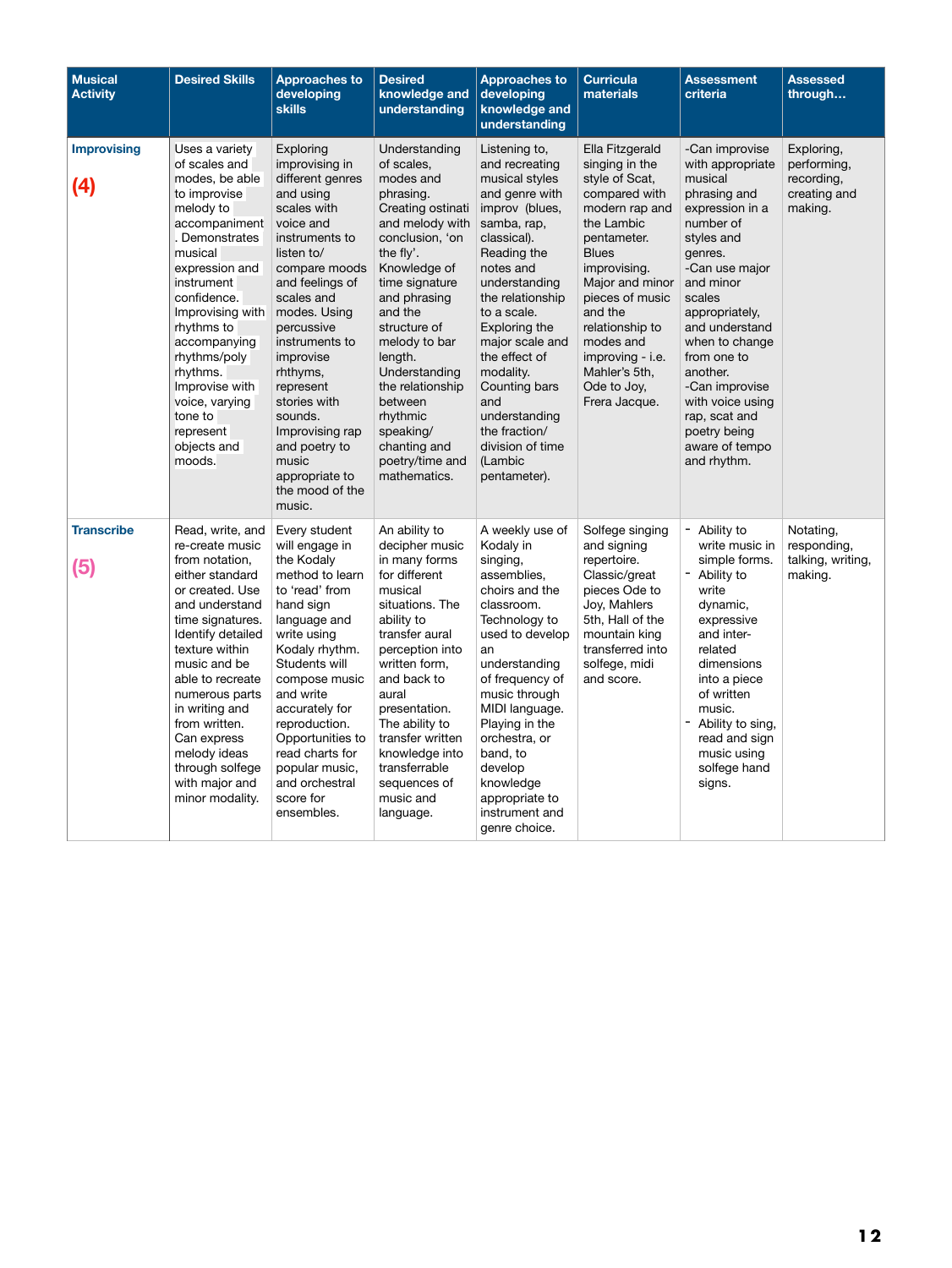| <b>Musical</b><br><b>Activity</b>                                                   | <b>Desired Skills</b>                                                                                                                                                                                                                                                                                                                                                                                                                                 | <b>Approaches to</b><br>developing<br><b>skills</b>                                                                                                                                                                                                                                                                                                                                                                                                                                                                                                    | <b>Desired</b><br>knowledge and<br>understanding                                                                                                                                                                                                                                                                  | <b>Approaches to</b><br>developing<br>knowledge and<br>understanding                                                                                                                                                                                                                                                                                                                                                                                                | <b>Curricula</b><br>materials                                                                                                                                                                       | <b>Assessment</b><br>criteria                                                                                                                                                                                                                                           | <b>Assessed</b><br>through                               |
|-------------------------------------------------------------------------------------|-------------------------------------------------------------------------------------------------------------------------------------------------------------------------------------------------------------------------------------------------------------------------------------------------------------------------------------------------------------------------------------------------------------------------------------------------------|--------------------------------------------------------------------------------------------------------------------------------------------------------------------------------------------------------------------------------------------------------------------------------------------------------------------------------------------------------------------------------------------------------------------------------------------------------------------------------------------------------------------------------------------------------|-------------------------------------------------------------------------------------------------------------------------------------------------------------------------------------------------------------------------------------------------------------------------------------------------------------------|---------------------------------------------------------------------------------------------------------------------------------------------------------------------------------------------------------------------------------------------------------------------------------------------------------------------------------------------------------------------------------------------------------------------------------------------------------------------|-----------------------------------------------------------------------------------------------------------------------------------------------------------------------------------------------------|-------------------------------------------------------------------------------------------------------------------------------------------------------------------------------------------------------------------------------------------------------------------------|----------------------------------------------------------|
| <b>Critical</b><br><b>Engagement.</b><br>(Listen,<br>Describe,<br>Identify).<br>(6) | Can use the<br>inter related<br>dimensions to<br>evaluate a piece<br>of music<br>accurately, Can<br>use language to<br>describe the<br>tempo, dynamic<br>and timbre<br>within music.<br>Aurally identify<br>and recognise/<br>respond to,<br>basic symbols<br>(standard and<br>invented),<br>including<br>rhythms from<br>standard<br>Western<br>notation (e.g.<br>crotchets,<br>quavers) and<br>basic changes<br>in pitch within a<br>limited range. | Listening to 'the<br>greats' and their<br>compositions,<br>and speaking<br>about the<br>texture,<br>structure and<br>use of the inter<br>related<br>dimensions.<br>Develop Solfege<br>as a tool for<br>hearing and<br>explaining<br>changes in<br>pitch. Develop<br>Kodaly rhythmic<br>terminology for<br>identifying<br>rhythmic<br>change and<br>patterns. Listen<br>to ideas from<br>others, taking<br>turns as<br>appropriate, e.g.<br>passing around<br>instruments,<br>sharing,<br>listening to<br>others playing/<br>singing/<br>sharing ideas. | Knowledge of<br>notes, keys and<br>scales and the<br>understanding<br>of harmony and<br>texture - how to<br>break that down<br>into parts.<br>Knowledge of<br>the inter related<br>dimensions and<br>the an ability to<br>listen to, and<br>explain using<br>musical<br>terminology.<br>Critique work of<br>peers | Identifying notes<br>and scales from<br>the sound and<br>mood of the<br>music (major/<br>minor). Playing<br>musical games<br>using solfege,<br>identifying notes<br>and rhythms<br>using Kodaly,<br>pitch and<br>written score/<br>stave. Exploring<br>timbre of<br>instruments in<br>the Orchestra,<br>attending<br>sectionals and<br>sampling of<br>sounds with<br>technlogy. Use<br>sequencing to<br>identify and<br>isolate sounds<br>for critical<br>analysis. | Peter and the<br>Wolf/Hall of the<br>Mountain King,<br>sampling and<br>technology<br>loops for<br>creation.                                                                                         | Can identify<br>major/minor<br>scales<br>-Can identify<br>modes from<br>memory<br>-can<br>demonstrate<br>and identify<br>Kodaly rhythms<br>from listening.<br>- Can use<br>correct<br>terminology<br>and inter<br>related<br>dimensions<br>when<br>discussing<br>music. | Writing,<br>responding,<br>talking.<br>Evaluating.       |
| <b>SMSC</b><br>(7)<br>(Social,<br>moral,<br>spiritual,<br>and<br>cultural)          | Enjoy making,<br>playing,<br>changing and<br>combining<br>sounds with<br>others.<br>Confidence<br>when<br>experimenting<br>with different<br>ways of<br>producing<br>sounds with<br>voice, musical<br>instruments,<br>simple music<br>technology,<br>'body sounds'.<br>Communicate<br>ideas, thoughts<br>and feelings<br>through simple<br>musical<br>demonstration,<br>language,<br>movement                                                         | Singing in<br>groups with an<br>opportunity to<br>sing<br>independently.<br>Discussion<br>about lyrical<br>content and the<br>links with<br>musical moods/<br>modality.<br>Exploring<br>cultural content<br>and comparing<br>with other<br>cultures/<br>opinions.                                                                                                                                                                                                                                                                                      | Understanding<br>of emotions and<br>moods, how<br>they are<br>expressed and<br>positively<br>managed by<br>people.<br>Understanding<br>of appropriate<br>self expression<br>and the<br>importance of<br>awareness of<br>other people.                                                                             | <b>Discussions</b><br>about singing<br>and singing<br>spine songs as<br>well as culturally<br>diverse lyrics<br>and music.<br>Knowledge of<br>modality and<br>musical mood,<br>how and when it<br>is used to<br>express and<br>exaggerate<br>emotion. Using<br>mood related<br>language while<br>exploring<br>grouped<br>emotions (sad,<br>angry, spooky<br>minors etc).                                                                                            | Singing cultural<br>songs, and<br>songs relevant<br>to school core<br>values and<br>ethos. Themes,<br>bullying, mental<br>health<br>awareness,<br>human rights,<br>current political<br>discussion. | -Be able to<br>express and<br>identify mood in<br>music.<br>-Sing<br>confidently with<br>an awareness of<br>the audience.<br>-Expression of<br>mood through<br>movement to<br>music.<br>- Discussion<br>and awareness<br>of the<br>importance of<br>opinion.            | -performance<br>-speaking<br>-responding,<br>discussing. |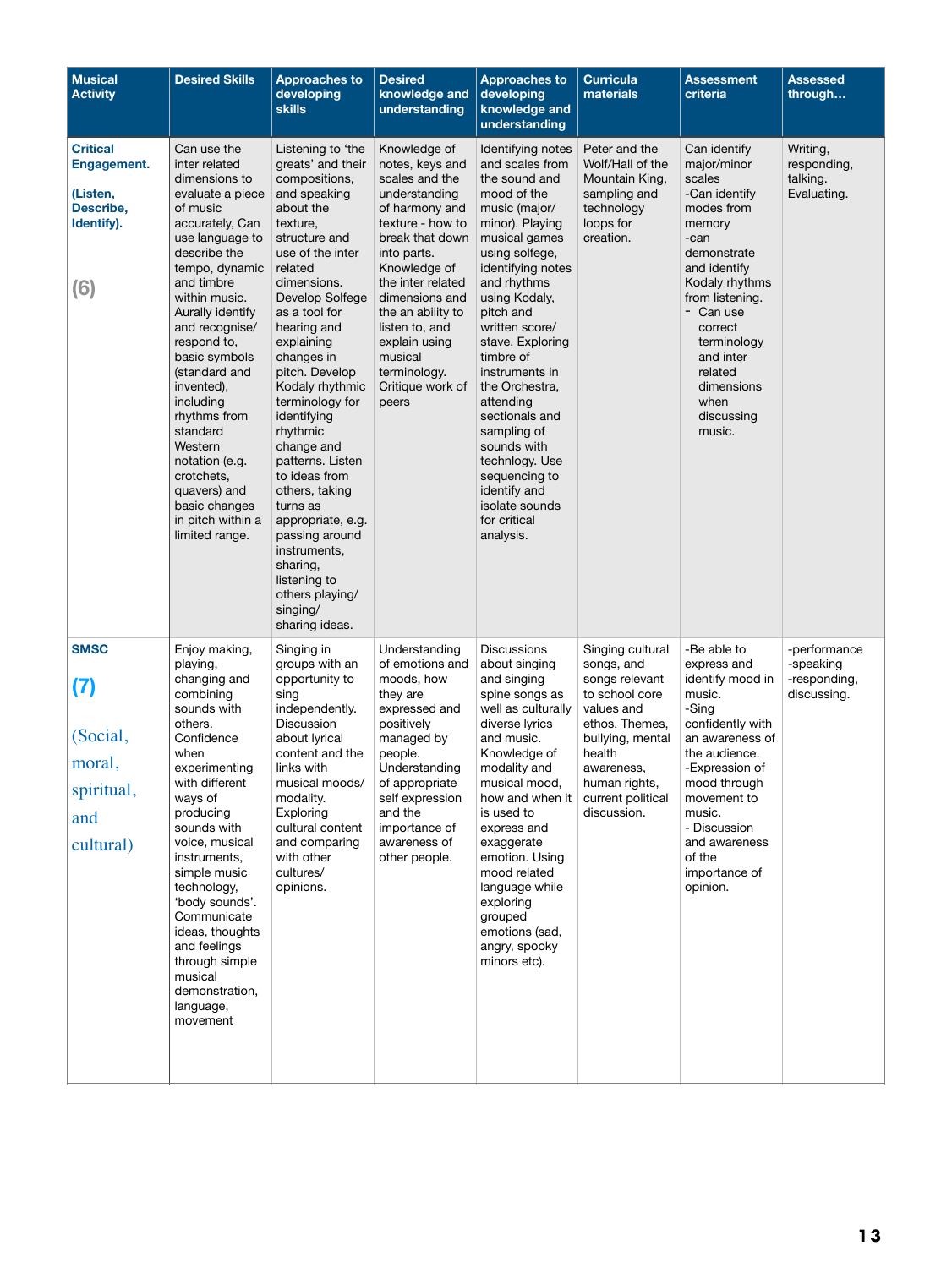## <span id="page-13-0"></span>**PROGRESS AND SKILL EXPECTATION**

| <b>Activity</b>                                    | Year 1                                                                                                                                                         | Year 2                                                                                                                                                                                                | Year <sub>3</sub>                                                                                                                                                                                              | Year 4                                                                                                                                                                                                                                                               | Year 5                                                                                                                                                                                                                                                                                  | Year <sub>6</sub>                                                                                                                                                                                                                                                                                                                                                                                                                    |
|----------------------------------------------------|----------------------------------------------------------------------------------------------------------------------------------------------------------------|-------------------------------------------------------------------------------------------------------------------------------------------------------------------------------------------------------|----------------------------------------------------------------------------------------------------------------------------------------------------------------------------------------------------------------|----------------------------------------------------------------------------------------------------------------------------------------------------------------------------------------------------------------------------------------------------------------------|-----------------------------------------------------------------------------------------------------------------------------------------------------------------------------------------------------------------------------------------------------------------------------------------|--------------------------------------------------------------------------------------------------------------------------------------------------------------------------------------------------------------------------------------------------------------------------------------------------------------------------------------------------------------------------------------------------------------------------------------|
| Sing and perform.<br>$\bf (1)$                     | Take part in a<br>singing<br>ensemble,<br>following<br>the<br>melody.<br>Follow<br>instruction<br>s on how<br>and when<br>to sing. or<br>play an<br>instrument | Take part in<br>singing, accurately<br>following the<br>melody. Make and<br>control long and<br>short sounds,<br>using voices.                                                                        | Sing from memory<br>with accurate pitch<br>attempting to use<br>an octave.<br>Pronounce words<br>within a song<br>clearly and with<br>rhythmic accuracy.<br>Maintain a simple<br>part within a<br>group.       | Pitch singing<br>accurately and<br>independently and<br>apply to rounds<br>while attempting<br>harmony.                                                                                                                                                              | Sing a harmony<br>part confidently<br>and accurately.<br>Sustain a melodic<br>ostinato to<br>accompany other<br>vocalists. Perform<br>with controlled<br>breathing and<br>dynamic change.                                                                                               | Sing from memory<br>with confidence<br>while using a 1.5<br>octave. Perform<br>solos, and as part<br>of a choir.<br>Confidently hold a<br>part within a<br>round, sing<br>harmonies to a<br>counter melody.                                                                                                                                                                                                                          |
| Play and perform.<br>(2)                           | Play a non tuned<br>percussion<br>instrument<br>in a WCET<br>performan<br>ce                                                                                   | Play and perform a<br>simple piece using<br>varied rhythms and<br>melody, using<br>tuned percussion.                                                                                                  | Play a simple<br>melody/ostinato<br>part in an<br>ensemble with<br>rhythmic accuracy,<br>to accompany<br>others.                                                                                               | Play notes on an<br>instrument with<br>care, clarity and<br>awareness of<br>others. Can apply<br>simple dynamics<br>during a<br>predetermined<br>structure.                                                                                                          | Play notes, scales,<br>and be able to use<br>expressive<br>technique on the<br>chosen instrument<br>while performing,<br>with dynamic<br>control.                                                                                                                                       | skilful playing with<br>a control of all the<br>musical elements<br>and a sense of<br>virtuosity. Can play<br>from notation, and<br>improvise with<br>simple scales.                                                                                                                                                                                                                                                                 |
| Compose,<br>arrange, produce.<br>$\left( 3\right)$ | Create a sequence<br>of long and short<br>sounds. Clap<br>rhythms using<br>Kodaly patterns to<br>create small<br>pieces from<br>memory.                        | Create a mixture of<br>different sounds<br>(long and short,<br>loud and quiet,<br>high and low).<br>Choose sounds to<br>create a<br>soundscape.<br>Create short<br>rhythmic Ostinato<br>using Kodaly. | Compose, record<br>and perform<br>rhythmic pieces.<br>Create repeated<br>patterns with a<br>range of<br>instruments.<br>Arrange a<br>structure, combine<br>and control<br>sounds to create<br>unique textures. | Use everyday<br>sounds, and<br>musical<br>instruments, to<br>create ambience<br>and score for film,<br>opera, or theatre.<br>Compose to a<br>drone as<br>accompaniment<br>using both Major/<br>Minor scales. Write<br>songs with<br>structure and<br>dynamic change. | Compose, record<br>and perform<br>rhythmical, and<br>melodic songs.<br>Create repeated<br>patterns, with a<br>range of<br>instruments.<br>Arrange, combine<br>and control<br>sounds to create<br>an effect.<br>Compose Ostinato<br>in a variety of<br>scales for different<br>purposes. | Sing a harmony<br>part confidently<br>and accurately in<br>both solo and<br>ensemble<br>situations. Sustain<br>a melodic ostinato<br>to accompany<br>singing. Perform<br>with demonstrable<br>control of<br>breathing (voice),<br>and skilful playing<br>and control of an<br>instrument, using<br>the inter-related<br>dimensions.                                                                                                  |
| Improvise.<br>$\left( 4\right)$                    | can create four<br>beat rhythms using<br>Kodaly rhythms -<br>Ta, tete sh.                                                                                      | Can create 'on the<br>fly' 4 beat rhythms<br>using ta, tete, sh,<br>using a call and<br>response with a<br>peer/teacher.                                                                              | Can improvise<br>rhythm with ta,<br>tete, tika tika, sh in<br>a call/response<br>with a peer. Can<br>improvise simple 4<br>beat melodies<br>using do-so solfa<br>singing.                                      | Can improvise<br>simple percussive<br>rhythms to<br>accompany music.<br>Can improvise with<br>a pentatonic scale<br>using resting/<br>phrasing and an<br>understanding of<br>ostinati.                                                                               | Can improvise<br>repeating<br>percussive<br>rhythms to<br>accompany music.<br>Can improvise with<br>a variety of scales<br>to music using<br>phrases and<br>repetition,<br>demonstrating an<br>understanding of<br>appropriate scale/<br>modal selection.                               | Can improvise<br>percussive<br>rhythms to<br>accompany music<br>while<br>demonstrating a<br>clear distinction<br>between song<br>elements (verse/<br>chorus). Able to<br>take a lead role<br>within a piece of<br>music. Can<br>improvise with a<br>variety of scales to<br>accompany music<br>using phrasing and<br>repetition, while<br>demonstrating<br>intelligent listening<br>and<br>communication<br>with other<br>musicians. |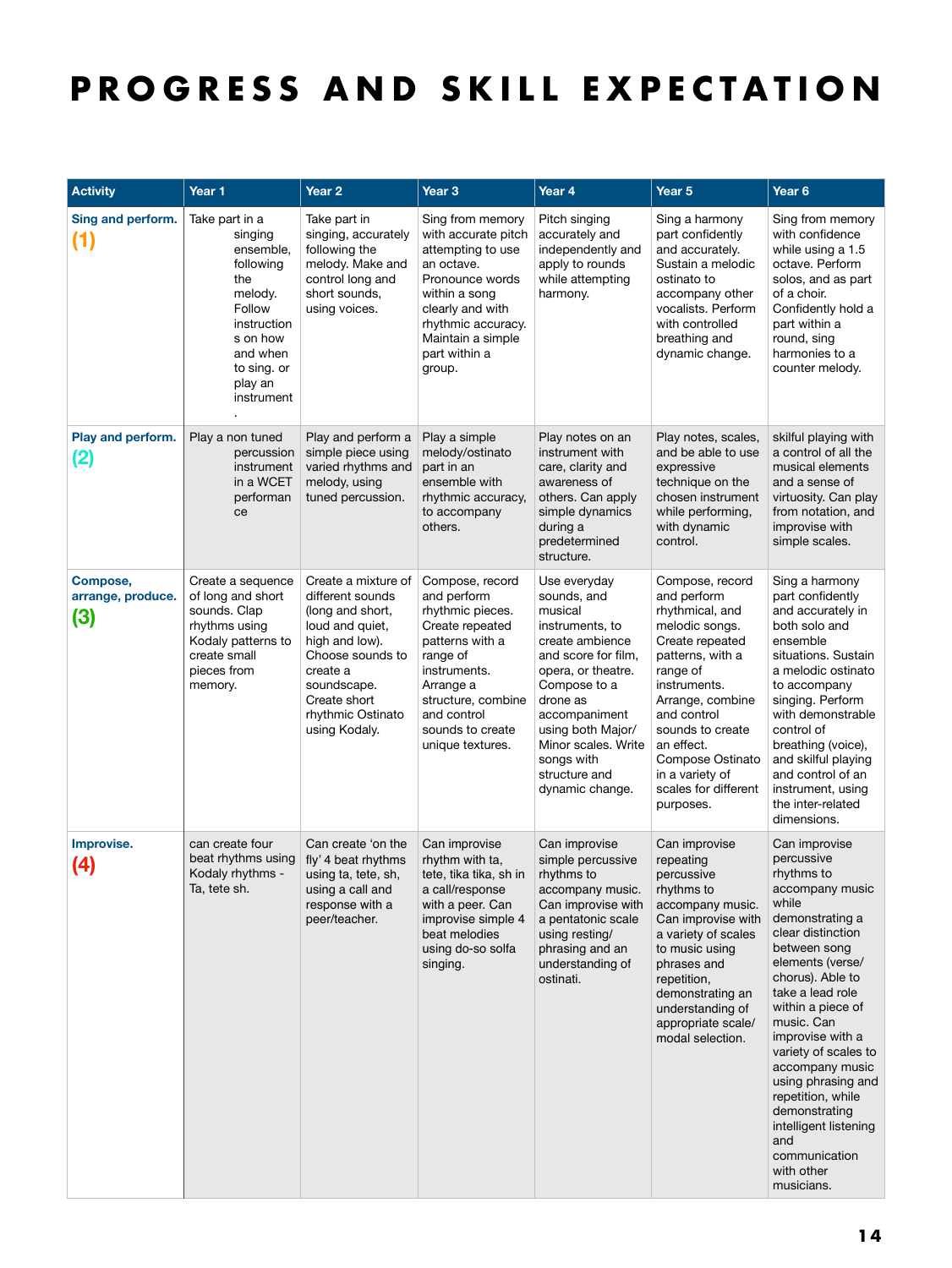| <b>Activity</b>                                                                  | Year 1                                                                                                                                    | Year <sub>2</sub>                                                                                                                                                                                                          | Year <sub>3</sub>                                                                                                                                                                                                                     | Year 4                                                                                                                                                                                                                              | Year 5                                                                                                                                                                                                                                                                              | Year <sub>6</sub>                                                                                                                                                                                                                                                                                                                                      |
|----------------------------------------------------------------------------------|-------------------------------------------------------------------------------------------------------------------------------------------|----------------------------------------------------------------------------------------------------------------------------------------------------------------------------------------------------------------------------|---------------------------------------------------------------------------------------------------------------------------------------------------------------------------------------------------------------------------------------|-------------------------------------------------------------------------------------------------------------------------------------------------------------------------------------------------------------------------------------|-------------------------------------------------------------------------------------------------------------------------------------------------------------------------------------------------------------------------------------------------------------------------------------|--------------------------------------------------------------------------------------------------------------------------------------------------------------------------------------------------------------------------------------------------------------------------------------------------------------------------------------------------------|
| <b>Transcribe</b><br>(5)                                                         | Use symbols to<br>represent a<br>composition and<br>use them to help<br>with performance.<br>Can write simple<br>rhythms using<br>Kodaly. | Can use Kodaly<br>rhythm symbols to<br>represent, and<br>recreate a non-<br>tuned percussion<br>piece. Can identify<br>and write the<br>duration of beats<br>within a bar. Can<br>sign and sing<br>solfege Major<br>scale. | Can transcribe a<br>short piece using<br>letters/notes and<br>stave. Can sign<br>solfege and<br>replicate sofa<br>notes from written.<br>Can develop<br>simple written<br>systems for<br>reading music<br>including graphic<br>score. | Recognise and<br>write minim, rest,<br>crotchet and semi<br>breve patterns<br>using stave, and/or<br>kodaly symbols.<br>Notate chord<br>structures for<br>songs.<br>Demonstrate<br>singing and<br>signing of notes<br>with solfege. | Listen and write<br>musical notation or<br>Kodaly symbol<br>patterns<br>containing crochet,<br>minim, breve,<br>semibreve and<br>rest, Understand<br>the sharp and flat<br>symbols.<br>Compose and<br>transcribe a simple<br>piece of music.<br>Repeat solfege<br>patterns aurally. | Read, write, and<br>re-create music<br>from notation,<br>either standard or<br>created. Use and<br>understand time<br>signatures. Identify<br>detailed texture<br>within music and<br>be able to recreate<br>numerous parts in<br>writing and from<br>written. Can<br>express melody<br>ideas through<br>solfege with major<br>and minor<br>modality.  |
| <b>Critical</b><br><b>Engagement.</b><br>(Listen, Describe,<br>Identify).<br>(6) | Attempt to use<br>adjectives to<br>express happy and<br>sad sounds within<br>popular and<br>classic music.                                | Describe<br>instrument timbre,<br>dynamic changes<br>loud/quiet, and<br>high/low pitch.<br>Understand and<br>express Major,<br>Minor, happy and<br>sad, and use<br>movement to<br>express music.                           | Evaluate music<br>using appropriate<br>vocabulary to<br>identify and<br>explain pitch,<br>dynamics, tempo/<br>duration, timbre,<br>and melody. Relate<br>dimensions to<br>appropriate<br>vocabulary.                                  | Evaluate music<br>using the<br>interrelated<br>dimensions.<br>Discuss and<br>identify likes and<br>dislikes while using<br>musical<br>terminologies and<br>link appropriate<br>words, to modal<br>changes.                          | Choose from a<br>range of musical<br>vocabulary to<br>accurately<br>describe and<br>appraise music<br>including: pitch,<br>rounds, dynamics,<br>duration, timbre,<br>texture, lyrics,<br>harmony and<br>melody, with a<br>sense of occasion.                                        | Choose from a<br>wide range of<br>musical vocabulary<br>to accurately<br>describe and<br>appraise music<br>including: cultural<br>context,<br>combination of<br>musical elements,<br>cyclic patterns,<br>drones, harmonies,<br>accompaniments.<br>Describe how<br>lyrics often reflect<br>the cultural context<br>of music and have<br>social meaning. |
| <b>SMSC</b>                                                                      | Responds to the<br>mood of the music<br>through expressive<br>movement, simple<br>words.                                                  | Can associate<br>feelings with music<br>and lyrics, and<br>then use simple<br>language to<br>explain the<br>feelings.                                                                                                      | Communicate<br>ideas thoughts and<br>feelings through<br>simple musical<br>demonstration,<br>language,<br>movement and<br>other art forms,<br>giving simple<br>justification of<br>reasons for<br>responses.                          | Be perceptive to<br>music and<br>communicate<br>personal thoughts<br>and feelings<br>through<br>discussion,<br>movement, sound-<br>based and other<br>creative responses<br>such as visual arts<br>and poetry.                      | Discuss and<br>evaluate music<br>from different<br>traditions, styles,<br>cultures and times.<br>Respond<br>appropriately to<br>the context and<br>share opinion.                                                                                                                   | Discuss and<br>evaluate music<br>from different<br>traditions, genres,<br>styles, cultures<br>and times.<br>Respond<br>appropriately to<br>the context and<br>share opinion.<br>Discuss political<br>and cultural<br>application of<br>music, share<br>opinion and show<br>empathy and<br>understanding to<br>others.                                  |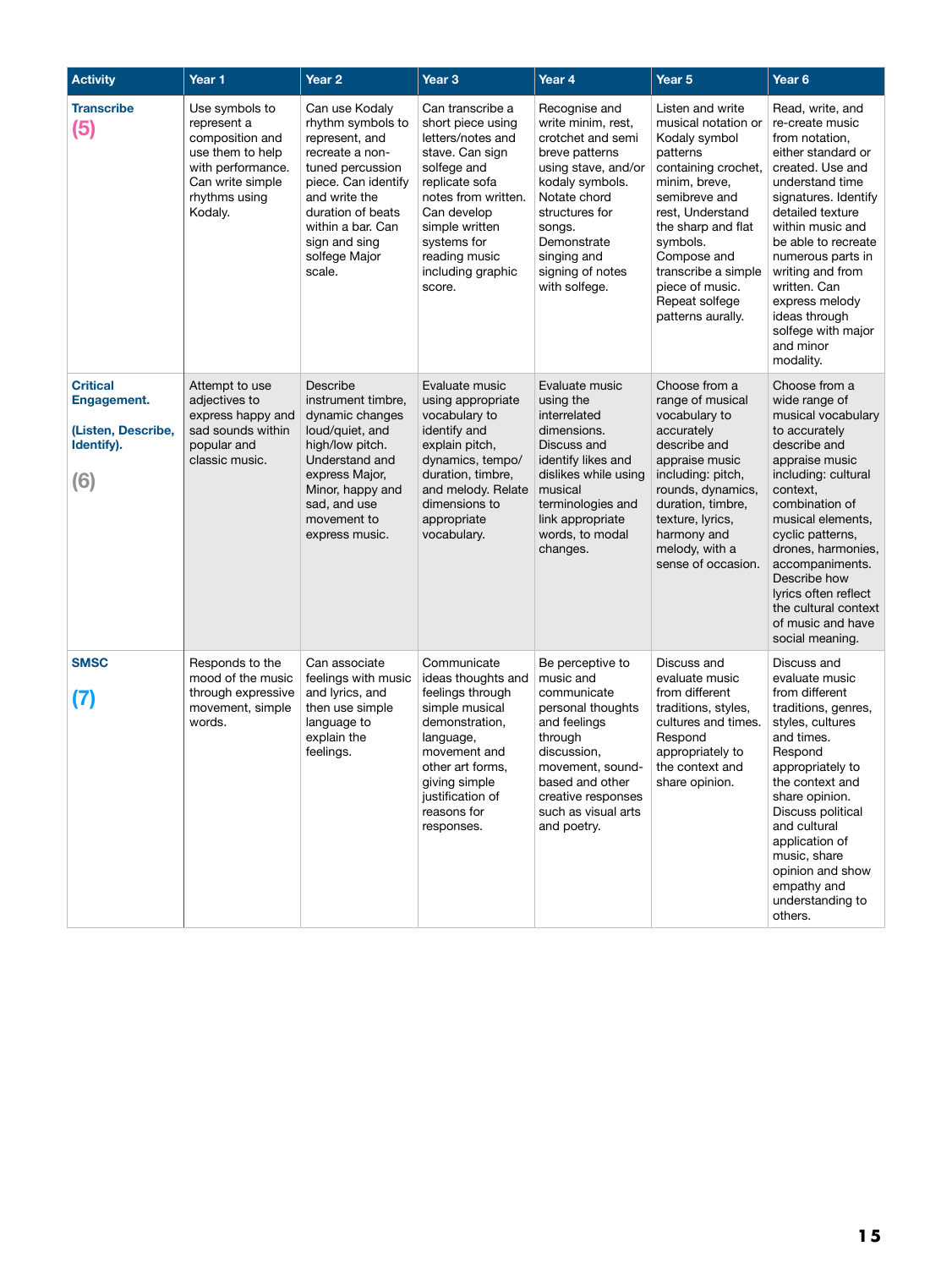# <span id="page-15-0"></span>**CURRICULUM OVERVIEW 2019/2020**

The rich and diverse music curriculum we teach at NORCA & Sistema in Norwich is supported by an enrichment offer that every student can access. Our singing focus teaches songs to be performed on a regular basis in school assemblies as well as outside of school opportunities, and our orchestral offer is further widened with pop, and world instrument, tuition.

|                             | <b>Autumn 1</b>                                                                                                                                                                                                                                                                                                                                                   | <b>Autumn 2</b>                                                                                                                                                                      | <b>Spring 1</b>                                                                                                                                                                                                                                                                                                                                                                                                                             | <b>Spring 2</b>                                                                                                                                                                                                        | <b>Summer 1</b>                                                                                                                                                                                                                                                                                                                                   | <b>Summer 2</b>                                                                                                                                               | <b>Enrichment</b>    |
|-----------------------------|-------------------------------------------------------------------------------------------------------------------------------------------------------------------------------------------------------------------------------------------------------------------------------------------------------------------------------------------------------------------|--------------------------------------------------------------------------------------------------------------------------------------------------------------------------------------|---------------------------------------------------------------------------------------------------------------------------------------------------------------------------------------------------------------------------------------------------------------------------------------------------------------------------------------------------------------------------------------------------------------------------------------------|------------------------------------------------------------------------------------------------------------------------------------------------------------------------------------------------------------------------|---------------------------------------------------------------------------------------------------------------------------------------------------------------------------------------------------------------------------------------------------------------------------------------------------------------------------------------------------|---------------------------------------------------------------------------------------------------------------------------------------------------------------|----------------------|
| Year <sub>3</sub>           | <b>Playing</b><br>Kodaly<br>method with<br>singing.<br>Enjoy making,<br>playing,<br>changing and<br>combining<br>sounds;<br>experiment<br>with different<br>ways of<br>producing<br>sounds with<br>voice, musical<br>instruments,<br>simple music<br>technology,<br>'body<br>sounds' (tappi<br>ng, clicking,<br>marching,<br>stamping etc.).<br>$(2)$ $(3)$ $(4)$ | Singing in a<br>choir. Learning<br>melodies and<br>harmonies for<br>Carols and<br>Winter songs.<br>Performing as<br>a choir,<br>reading signals<br>from a<br>conductor.<br>$(1)$ (5) | <b>Improvise</b><br>using<br>instruments.<br>Explore genre<br>while using<br>major/minor<br>scales to<br>improvise in<br>the 'style of'.<br>Create<br>polyrhythms<br>using<br>instruments<br>and record the<br>findings.<br>Improvising<br>melodies in a<br>variety of<br>genre.<br>Understanding<br>expression,<br>phrasing,<br>ostinati and<br>employing<br>technique<br>when using<br>major and<br>minor scales.<br>$(2)$ (4) (6)<br>(7) | Playing,<br><b>Transcribe</b><br>Reading score<br>and playing on<br>a piano.<br>Learning to<br>read and play<br>notes with<br>expression.<br>Developing the<br>use of<br>arpeggios on a<br>piano.<br>$(2)$ $(6)$ $(5)$ | <b>Critical</b><br>engagement<br>Listen, create<br>and evaluate a<br>range of live<br>and recorded<br>music from<br>different<br>traditions,<br>genres, styles<br>and times,<br>responding<br>appropriately<br>to the context.<br>Share opinions<br>about own and<br>others' music<br>and be willing<br>to justify<br>these.<br>$(6)$ $(3)$ $(7)$ | <b>Composing</b><br>harmony with<br>score and<br>recording<br>themes for<br>media.<br>Songwriting<br>skills,<br>performing<br>songs to<br>peers.<br>(3)(1)(7) | Choir.<br>Orchestra. |
| <b>Curriculum</b><br>links. | Computing                                                                                                                                                                                                                                                                                                                                                         | Languages -<br>German                                                                                                                                                                | <b>Computing</b>                                                                                                                                                                                                                                                                                                                                                                                                                            |                                                                                                                                                                                                                        |                                                                                                                                                                                                                                                                                                                                                   |                                                                                                                                                               |                      |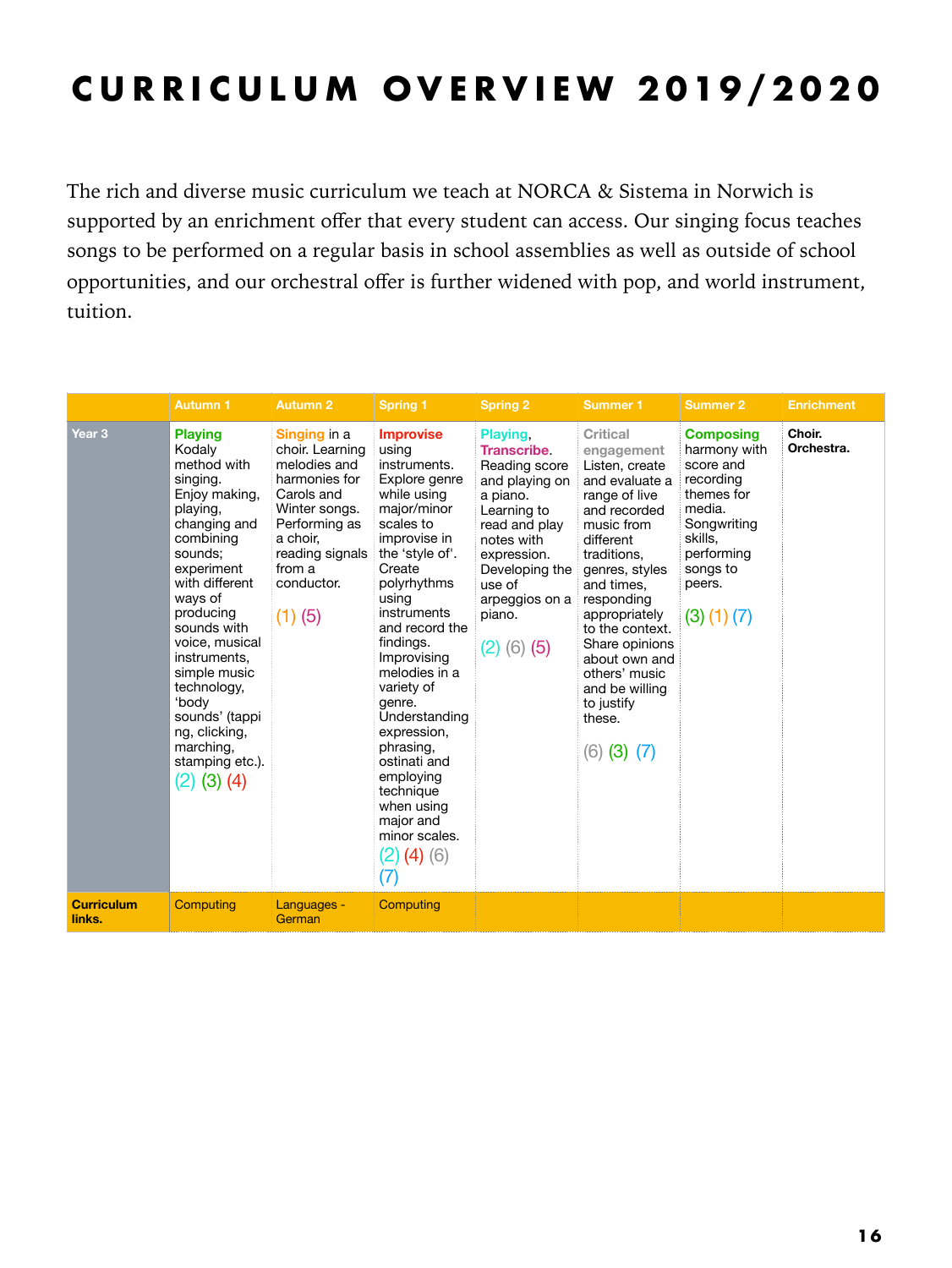|                             | <b>Autumn 1</b>                                                                                                                                                                                                                                                                                                                                                             | <b>Autumn 2</b>                                                                                                                                                                      | <b>Spring 1</b>                                                                                                                                                                                                                                                                                                                                                                                                                             | <b>Spring 2</b>                                                                                                                                                                                                                     | <b>Summer 1</b>                                                                                                                                                                                                                                                                                                                               | <b>Summer 2</b>                                                                                                                                                                                                                                                 | <b>Enrichment</b>                                   |
|-----------------------------|-----------------------------------------------------------------------------------------------------------------------------------------------------------------------------------------------------------------------------------------------------------------------------------------------------------------------------------------------------------------------------|--------------------------------------------------------------------------------------------------------------------------------------------------------------------------------------|---------------------------------------------------------------------------------------------------------------------------------------------------------------------------------------------------------------------------------------------------------------------------------------------------------------------------------------------------------------------------------------------------------------------------------------------|-------------------------------------------------------------------------------------------------------------------------------------------------------------------------------------------------------------------------------------|-----------------------------------------------------------------------------------------------------------------------------------------------------------------------------------------------------------------------------------------------------------------------------------------------------------------------------------------------|-----------------------------------------------------------------------------------------------------------------------------------------------------------------------------------------------------------------------------------------------------------------|-----------------------------------------------------|
| Year 4                      | <b>Playing</b><br>Kodaly<br>method.<br>Enjoy making,<br>playing,<br>changing and<br>combining<br>sounds;<br>experiment<br>with different<br>ways of<br>producing<br>sounds with<br>voice, musical<br>instruments,<br>simple music<br>technology,<br>'body<br>sounds' (tappi<br>ng, clicking,<br>marching,<br>stamping etc.).<br>$(2)$ $(3)$ $(4)$                           | Singing in a<br>choir. Learning<br>melodies and<br>harmonies for<br>Carols and<br>Winter songs.<br>Performing as<br>a choir,<br>reading signals<br>from a<br>conductor.<br>$(1)$ (5) | <b>Improvise</b><br>using<br>instruments.<br>Explore genre<br>while using<br>major/minor<br>scales to<br>improvise in<br>the 'style of'.<br>Create<br>polyrhythms<br>using<br>instruments<br>and record the<br>findings.<br>Improvising<br>melodies in a<br>variety of<br>genre.<br>Understanding<br>expression,<br>phrasing,<br>ostinati and<br>employing<br>technique<br>when using<br>major and<br>minor scales.<br>$(2)$ (4) (6)<br>(7) | Playing,<br><b>Transcribe</b><br>Reading and<br>writing score<br>while playing<br>on a piano.<br>Learning to<br>read and play<br>notes with<br>expression.<br>Developing the<br>use of<br>arpeggios on a<br>piano.<br>$(2)$ (6) (5) | <b>Critical</b><br>engagement<br>Listen, create<br>and evaluate a<br>range of live<br>and recorded<br>music from<br>different<br>traditions,<br>genres, styles<br>and times,<br>responding<br>appropriately<br>to the context.<br>Share opinions<br>about own and<br>others' music<br>and be willing<br>to justify<br>these.<br>$(6)$ (3) (7) | <b>Composing</b><br>harmony with<br>score and<br>recording<br>themes for<br>media.<br>Songwriting<br>skills,<br>performing<br>songs to<br>peers.<br>(3)(1)(7)                                                                                                   | Guitar club.<br>Piano club.<br>Choir.<br>Orchestra. |
| <b>Curriculum</b><br>links. | Computing                                                                                                                                                                                                                                                                                                                                                                   | Languages -<br>Latin                                                                                                                                                                 | Computing.                                                                                                                                                                                                                                                                                                                                                                                                                                  | Computing -<br>recording                                                                                                                                                                                                            |                                                                                                                                                                                                                                                                                                                                               |                                                                                                                                                                                                                                                                 |                                                     |
| Year 5                      | <b>Composition.</b><br>Understand<br>and appraise<br>music using<br>the inter<br>related<br>dimensions of<br>music.<br>Learning to<br>take apart a<br>piece of music<br>while<br>explaining<br>(and<br>composing)<br>the texture's,<br>individually<br>with<br>expression.<br>Using<br>sampling<br>technology to<br>experiment<br>with texture.<br>$(3)$ $(5)$ $(6)$<br>(7) | Singing as a<br>choir. Learning<br>melody and<br>harmony in<br>both solo and<br>ensemble<br>scenarios.<br>Perform Carols<br>and Winter<br>songs to an<br>audience.<br>$(1)$ (5)      | <b>Playing</b><br>Learning to<br>perform as an<br>ensemble<br>while exploring<br>timbre and<br>texture of<br>everyday<br>sound. Enjoy<br>making,<br>playing,<br>changing and<br>combining<br>sounds;<br>experiment<br>with different<br>ways of<br>producing<br>sounds with<br>voice, musical<br>instruments,<br>simple every<br>day sounds.<br>$(2)$ (4) $(6)$<br>(7)                                                                      | <b>Transcribe.</b><br>Reading score<br>and playing on<br>a piano.<br>Learning to<br>read and play<br>notes with<br>expression.<br>Developing the<br>use of<br>arpeggios on a<br>piano.<br>$(1)$ $(2)$ $(6)$<br>(5)                  | <b>Improvise</b><br>using scales<br>and modes<br>relevant to a<br>variety of<br>genres.<br>Choose and<br>focus on<br>particular<br>pieces for live<br>and recorded<br>performance.<br>Learn and<br>demonstrate<br>the ability to<br>discuss music<br>with<br>knowledge.<br>$(4)$ (6) (7)                                                      | <b>Composing</b><br>and<br>songwriting.<br>Creating<br>original pieces<br>while learning<br>to write the<br>music for<br>reference.<br>Study<br>songwriting<br>structure and<br>the<br>relationship<br>between chord<br>and melody.<br>$(1)$ $(3)$ $(5)$<br>(6) | Tech club.<br>Choir.<br>Orchestra.                  |
| <b>Curriculum</b><br>links. | Computing                                                                                                                                                                                                                                                                                                                                                                   | Languages -<br>Spanish                                                                                                                                                               |                                                                                                                                                                                                                                                                                                                                                                                                                                             | <b>Computing</b>                                                                                                                                                                                                                    | Computing -<br>problem solving                                                                                                                                                                                                                                                                                                                |                                                                                                                                                                                                                                                                 |                                                     |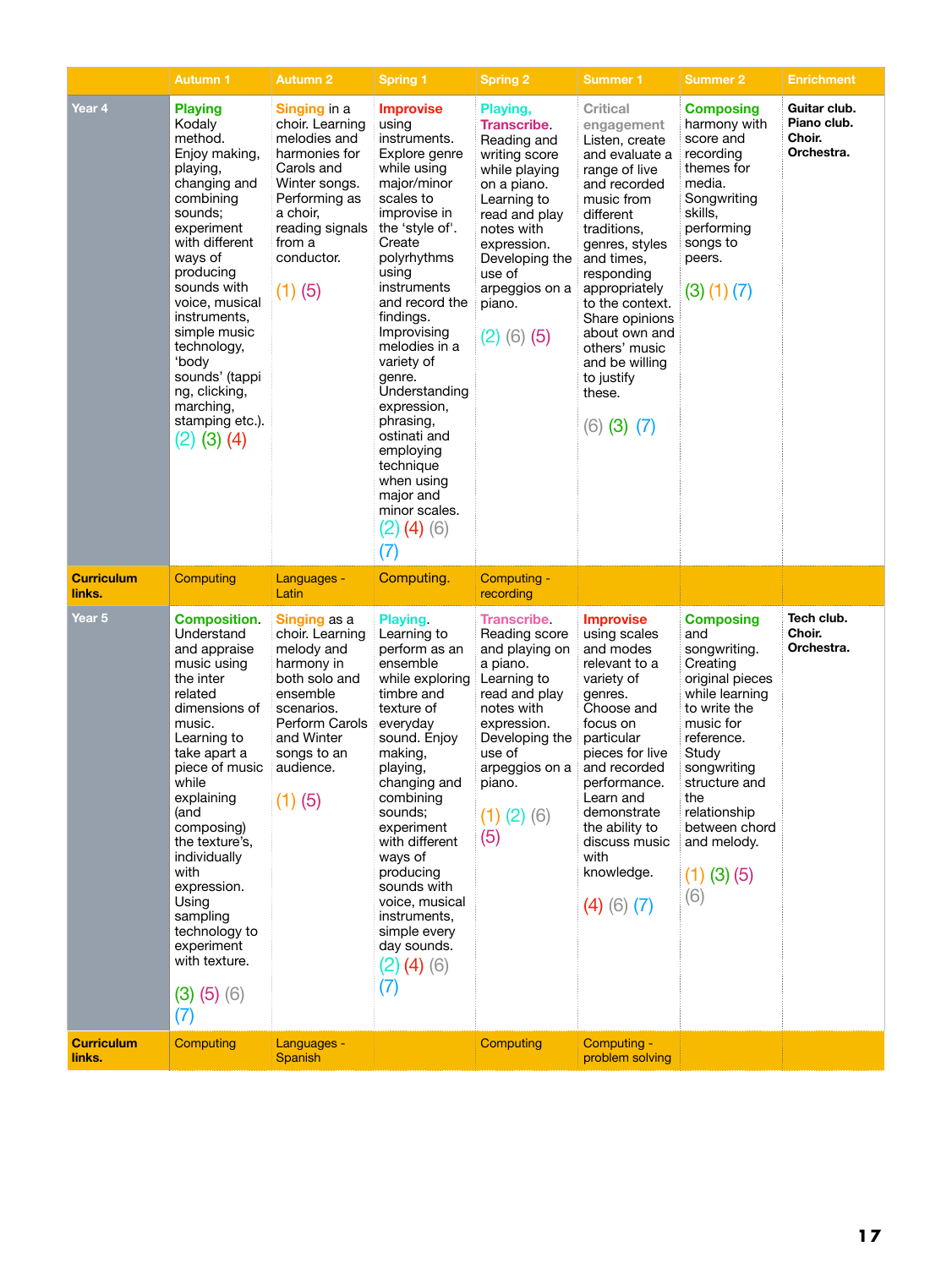|                                   | <b>Autumn 1</b>                                                                                                                                                                                                                                                                                      | <b>Autumn 2</b>                                                                                                                                                                                                                     | <b>Spring 1</b>                                                                                                                                                                                                                                                                                                                                                | <b>Spring 2</b>                                                                                                                                                                                                                                                      | <b>Summer 1</b>                                                                                                                                                                                                                                                                        | <b>Summer 2</b>                                                                                                                                                                                                                                                   | <b>Enrichment</b>                     |
|-----------------------------------|------------------------------------------------------------------------------------------------------------------------------------------------------------------------------------------------------------------------------------------------------------------------------------------------------|-------------------------------------------------------------------------------------------------------------------------------------------------------------------------------------------------------------------------------------|----------------------------------------------------------------------------------------------------------------------------------------------------------------------------------------------------------------------------------------------------------------------------------------------------------------------------------------------------------------|----------------------------------------------------------------------------------------------------------------------------------------------------------------------------------------------------------------------------------------------------------------------|----------------------------------------------------------------------------------------------------------------------------------------------------------------------------------------------------------------------------------------------------------------------------------------|-------------------------------------------------------------------------------------------------------------------------------------------------------------------------------------------------------------------------------------------------------------------|---------------------------------------|
| Year 6                            | <b>Composing.</b><br>Understand<br>and appraise<br>music using<br>the inter<br>related<br>dimensions of<br>music.<br>Learning to<br>take apart a<br>piece of music<br>while<br>explaining<br>(and<br>composing)<br>the texture's,<br>individually<br>with<br>expression.<br>$(3)$ $(5)$ $(6)$<br>(7) | Singing.<br>Perform as a<br>choir. Learning<br>melody and<br>harmony in<br>both solo and<br>ensemble<br>scenarios.<br>Perform Carols<br>and Winter<br>songs to an<br>audience. Sing<br>in a variety of<br>languages.<br>$(1)$ $(5)$ | Playing.<br>Learning to<br>perform as an<br>ensemble<br>while exploring<br>timbre and<br>texture of<br>everyday<br>sound. Enjoy<br>making,<br>playing,<br>changing and<br>combining<br>sounds;<br>experiment<br>with different<br>ways of<br>producing<br>sounds with<br>voice, musical<br>instruments,<br>simple every<br>day sounds.<br>$(2)$ (4) (6)<br>(7) | <b>Transcribe.</b><br>Reading score<br>and playing on<br>a piano.<br>Learning to<br>read and play<br>notes with<br>expression.<br>Developing the<br>use of<br>arpeggios on a<br>piano.<br>Recording<br>music and<br>layering<br>texture.<br>$(1)$ $(2)$ $(6)$<br>(5) | <b>Improvise</b><br>Use scales<br>and modes<br>relevant to a<br>variety of<br>genres.<br>Choose and<br>focus on<br>particular<br>pieces for live<br>and recorded<br>performance.<br>Learn and<br>demonstrate<br>the ability to<br>discuss music<br>with<br>knowledge.<br>$(4)$ (6) (7) | <b>Composition</b><br>and<br>songwriting.<br>Creating<br>original pieces<br>while learning<br>to write the<br>music for<br>reference.<br>Study<br>songwriting<br>structure and<br>the<br>relationship<br>between chord<br>and melody.<br>$(1)$ $(3)$ $(5)$<br>(6) | Choir.<br>Orchestra.<br>Media design. |
| <b>Curriculum</b><br>links.       | Computing                                                                                                                                                                                                                                                                                            | Languages -<br>Latin, Germanic.                                                                                                                                                                                                     |                                                                                                                                                                                                                                                                                                                                                                | Computing,<br>recording and<br>editing.                                                                                                                                                                                                                              | Computing -<br><b>Problem solving</b>                                                                                                                                                                                                                                                  |                                                                                                                                                                                                                                                                   |                                       |
| <b>Whole school</b><br>enrichment |                                                                                                                                                                                                                                                                                                      |                                                                                                                                                                                                                                     |                                                                                                                                                                                                                                                                                                                                                                |                                                                                                                                                                                                                                                                      |                                                                                                                                                                                                                                                                                        |                                                                                                                                                                                                                                                                   |                                       |

## <span id="page-17-0"></span>**REFERENCES**

- A feasibility study of the impact of the Kodály-inspired music programme on the developmental outcomes of four to five year olds in England. [Beng Huat See,](https://www.semanticscholar.org/author/Beng-Huat-See/73804811) Lindsay [Ibbotson](https://www.semanticscholar.org/author/Lindsay-Ibbotson/118272474), 2018.
- Viladot, 2017. The integration of music and mathematics education in Catalonia and England: Perspectives on theory and practice
- Idrees, 2019, publications.parliament.uk. Changing lives: the social impact of participation in culture and sport
- J Hattie, 2012. Visible learning for teachers: maximizing impact on learning, 1st Edition
- [www.gov.uk](http://www.gov.uk) The National Curriculum for Music, 2014.
- The power of music: a research synthesis of the impact of actively making music on the intellectual, social and personal development of children and young people, S. Hallam. 2015.